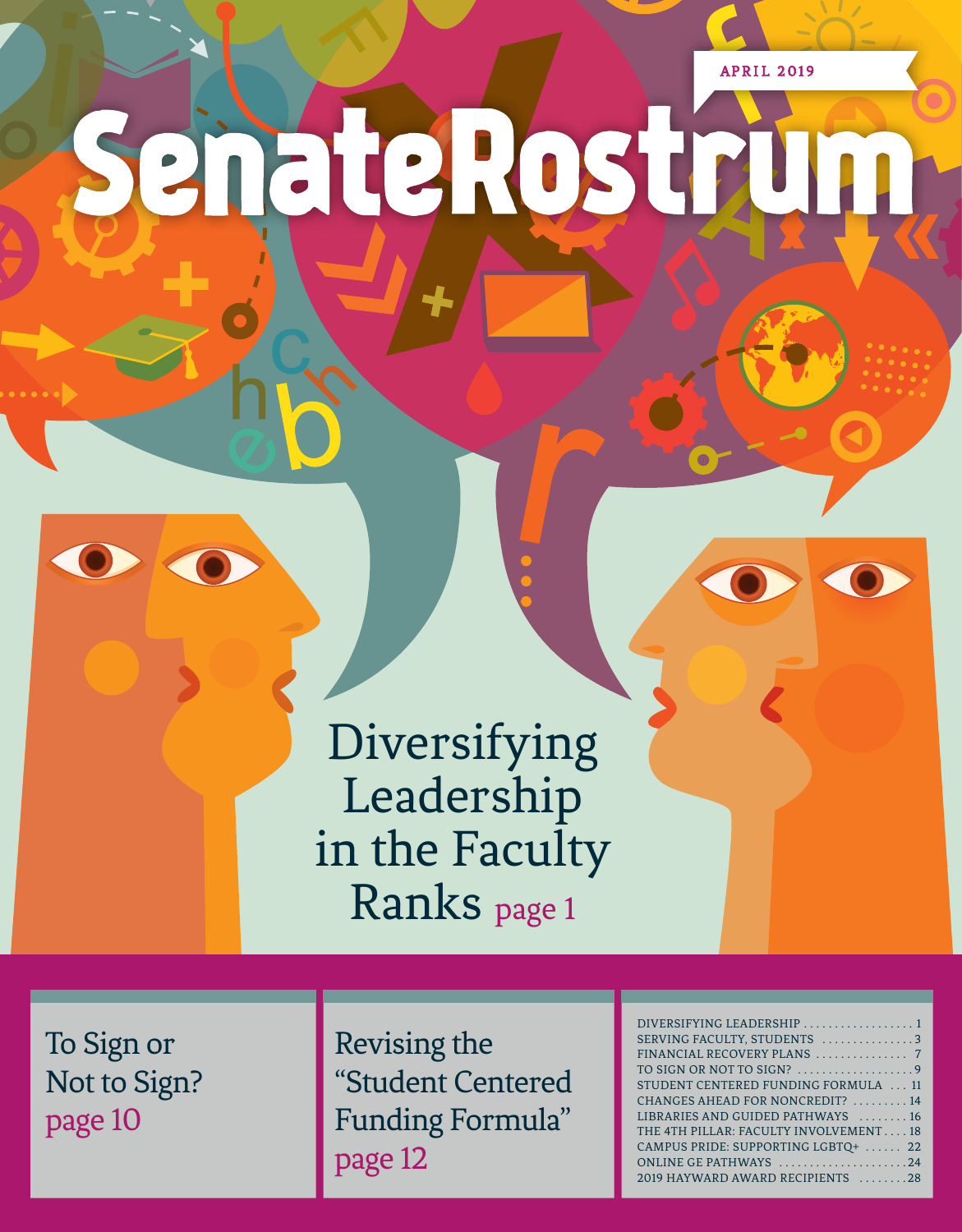# Diversifying Leadership in the Faculty Ranks

by John Stanskas, ASCCC President and Krystinne Mica, ASCCC Executive Director

C alifornia community colleges comprise the largest system of higher education in the United States, educating approximately 2.4 million students.**<sup>1</sup>** As the largest system of higher education teaching one of the most diverse groups of students, the California Community Colleges must ensure that the student population sees itself represented by the community college faculty. By and large, the current faculty population does not adequately represent the students in terms of race and ethnicity; thus, the Academic Senate for California Community Colleges (ASCCC) made a focus on faculty diversification, particularly the racial and ethnic composition of the faculty ranks, one of our primary priorities for 2018 -19. Faculty diversification is an ongoing topic that must be prioritized for at least the next five years in order to affect change in a way that is more visible and representative of the system's student demographics.

Our colleges can do better to reflect the diversity of the community served by the faculty ranks. The work of the ASCCC Executive Committee this year, alongside our system partners, has been to re-evaluate EEO requirements, engage faculty in professional development regarding implicit bias, evaluate the systemic biases inherent in the bureaucracy at the state and local levels, and evaluate hiring processes. Historically, colleges in the CCC system have spent

the most time discussing and refining the first faculty minimum qualification involving degrees and industry experience. The challenge that the system must take now and into the future is to systemically pay attention to the second minimum qualification for all faculty:

*Must have sensitivity to and understanding of the diverse academic, socioeconomic, cultural, disability, and ethnic backgrounds of community college students.*

With that qualification in mind, academic senates now have the opportunity to re-examine faculty hiring policies and procedures, including reconsidering hiring committee appointment processes, modeling job announcements that have a lens for diversity and inclusion, and re-evaluating the way in which questions for interviews are written. For example, colleges may ask whether the faculty appointed to a hiring committee are from diverse backgrounds, representing the college community, or are simply the remaining faculty

The current faculty population does not adequately represent the students in terms of race and ethnicity

*<sup>1</sup> http://californiacommunitycolleges.cccco.edu/PolicyInAction/ KeyFacts.aspx*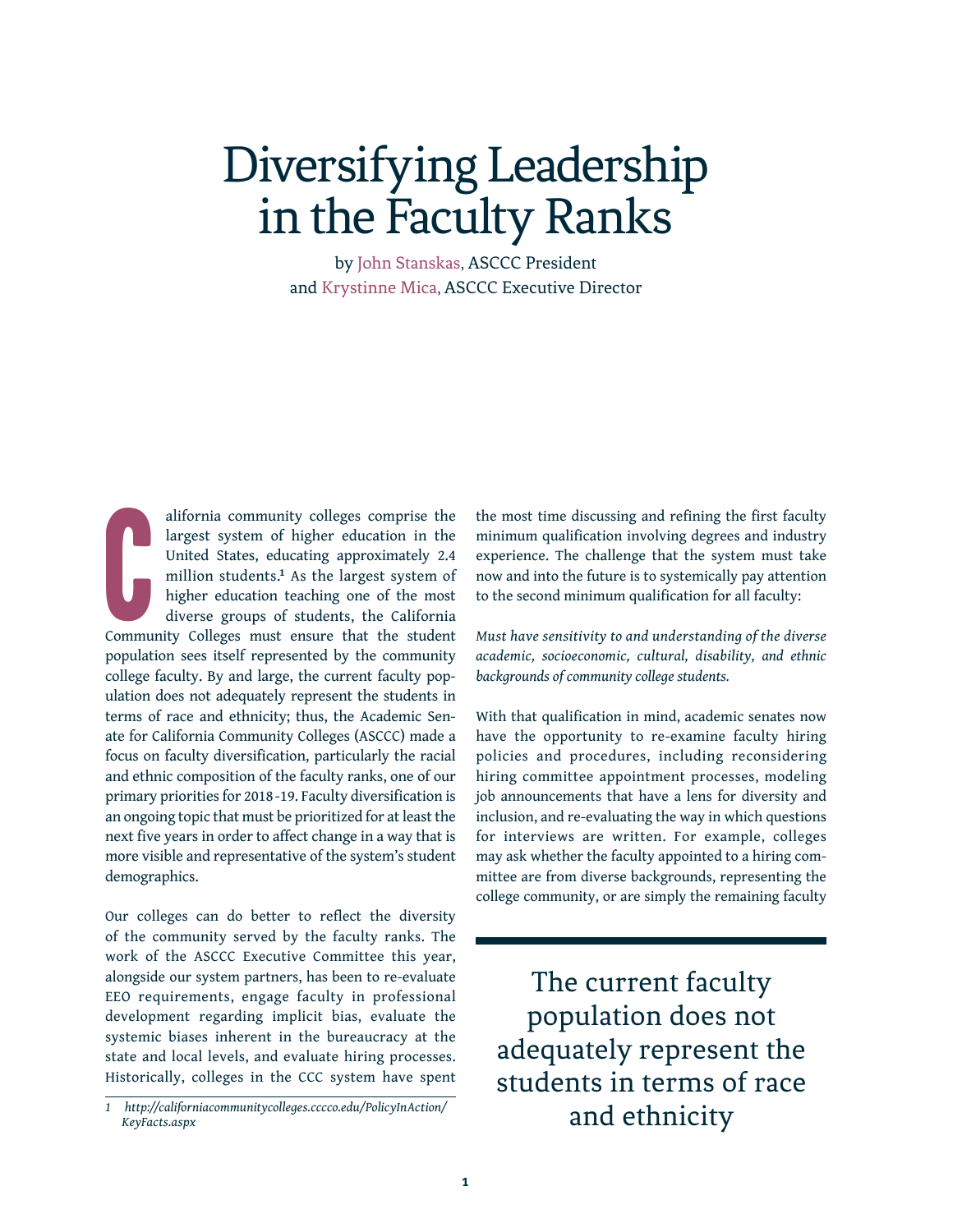in a discipline. A focus on only the former does not balance the two co-equal minimum requirements. We do not mean to suggest that colleges should diminish the discipline expertise on committees, but rather that they might seek ways to add diversity as needed by supplementing the membership or through other methods. Hiring committees can also consider whether it's really necessary to demand three years of California community college teaching experience in order for a candidate to be selected for a first level interview. The adjunct pool in the community colleges is even less diverse than the full-time faculty, so colleges may ask whether they should continue to insist upon making their main selections for interviews from that pool of candidates.

A focus on increasing the diversity among all faculty also serves the purpose of increasing the diversity of faculty leadership locally and, ultimately, at the state level. This goal drives much of the ASCCC's advocacy for more full-time faculty and programs such as the "grow our own" program in the Board of Governors' budget request. However, we can do more beyond advocating for improved diversity in the ranks of faculty leadership. While many problems were present with the methodology of the Campaign for College Opportunity's report *Left Out*, **<sup>2</sup>** the narrative it provides is that community college faculty are much less diverse than their students, with faculty leadership even less so, and this notion is widely accepted in the political arena. This seems most urgent when examining LatinX representation.

We cannot point to the system without looking at our own internal processes and identifying where we also fall short in these efforts. The ASCCC Executive Committee remains purposefully engaged in conversation around ways in which we can improve our appointment process so that it leads to more leadership opportunities for faculty. In spring 2018, the ASCCC reached out to our caucuses and to other organizations and groups that include diverse faculty in the system such as the Puente and Umoja communities and tailored our messages to each to encourage faculty to submit applications for statewide service.**3** In addition, in June 2018 we engaged

 in training for the Executive Committee to improve the committee selection recommendations with equity and broad inclusion in mind. As a check, at the August Executive Committee meeting at which appointments to standing committees are approved as an action item, we compiled a list of the diversity of the applicant pool and the diversity of those appointed to committees. Those results are summarized in the table below and appear to show that our efforts, while not perfect, do at least reflect the diversity of our pool and are much better than those cited by the Campaign for College Opportunity.

| Self-Identification    | <b>Applicant Pool %</b> | Appointment % |
|------------------------|-------------------------|---------------|
| African American       | 7%                      | 10%           |
| Asian/Pacific Islander | 9%                      | 12%           |
| LatinX                 | 10%                     | 21%           |
| Caucasian              | 45%                     | 55%           |
| Not Stated/Other       | 22%                     | 3%            |
| <b>Multiracial</b>     | 8%                      |               |

For all other committee appointments, the president and executive director are responsible for ensuring appropriate faculty representation. We continue to seek out diverse faculty for our pool and consider the breadth of views, backgrounds, and lived experiences in our selections. We have dedicated resources to improve our outreach to groups that have diverse faculty in an effort to build relationships and inspire more faculty to serve in leadership and governance both locally and at the system level.

These steps may seem small, but, as local senates consider the biases, culture, and climate of colleges for faculty of color, we as the ASCCC are also engaging in those considerations. We encourage all senates to prioritize this work for the 2019-2020 academic year and to start planning now to create a safe space to engage in this dialog with other stakeholders at the college.

*If your college would like to request a local senate visit, go to asccc.org and select Services.* 

*<sup>2</sup> [https://collegecampaign.org/wp-content/uploads/2018/03/2018-](https://collegecampaign.org/wp-content/uploads/2018/03/2018-Left-Out-Executive-Summary-Final.pdf) [Left-Out-Executive-Summary-Final.pdf](https://collegecampaign.org/wp-content/uploads/2018/03/2018-Left-Out-Executive-Summary-Final.pdf)*

*<sup>3</sup> <https://asccc.org/content/faculty-application-statewide-service>*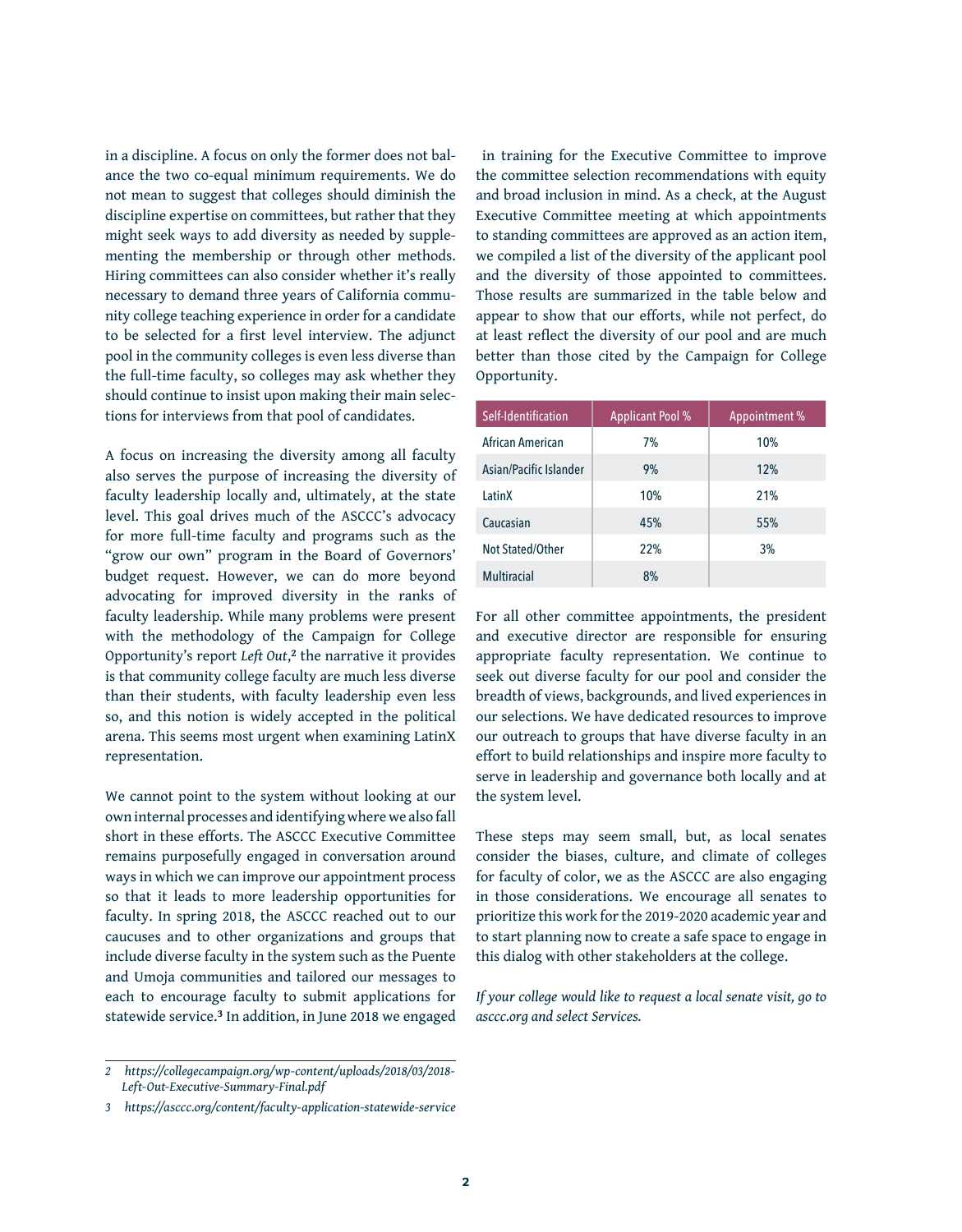### Serving Faculty, Students, and the System: Participating and Learning with the ASCCC

by Cheryl Aschenbach, ASCCC North Representative Ginni May, ASCCC Treasurer John Stanskas, ASCCC President

A cademic Senate for California Community Colleges (ASCCC) is now 50 years old younger than some but older than many faculty that are currently involved with the organization. The success that the Academic Senate has had as a resource for faculty and as a state-level voice on academic and professional matters during its first fifty years is solely due to the contributions of faculty throughout the state. When individuals consider service with the ASCCC, many questions, as well as hypotheses, arise regarding how one becomes involved. Whether one desires to attend an event, serve on a committee, present at an institute or plenary session, or be elected to serve on the Executive Committee, the definitive answer as to how to do so is sometimes rather elusive.

Serving as a representative of the ASCCC at the state level can fulfill local professional development requirements and is an opportunity to be a voice for the 60,000 faculty in the California Community College system. By submitting an application for statewide service, faculty can volunteer to be considered for ASCCC standing committees and taskforces, Chancellor's Office committees and taskforces, and service on other initiatives as they arise throughout the CCC system. In 2017-2018, the ASCCC made a total of 219 appointments; in 2018-2019, the number of faculty appointed increased to 264. In addition, more than 930 faculty members are currently active participants in the Course Identification Numbering System (C-ID) as either course reviewers or faculty discipline review group members. Local senates were contacted by the ASCCC to determine their eligibility of service and the faculty were subsequently confirmed for statewide service.

Recently some discussion has taken place regarding the rules for Executive Committee elections. Questions have been raised about whether current election rules and processes keep certain groups of people off of the Executive Committee. The answers to such questions are difficult to determine with certainty, but, as discussion continued, the question became whether the concerns are really about the election process or about how to get involved with the ASCCC. Volunteering for service sounds easy on the surface: submit an annual statewide application to serve on a committee or run for the Executive Committee. However, sometimes the real issue is whether one is in the right place at the right time. The applicant must be available when called and must have the time available to meet the needs of the opportunity. The ASCCC must also have a role that is a match for the applicant's stated interests or expertise. The ASCCC leadership works hard to examine and consider all of the annual applications for statewide service, comparing the positions that need to be filled with the areas of interest and expertise stated by applicants. Of course, the organization is always interested in finding ways to improve this process.

Appointment to a committee, task force, or other effort needing faculty input is a terrific place to begin service with ASCCC. Some requests for faculty appointments are very specific, such as a need for representatives from certain disciplines or for faculty from a certain college demographic like rural, urban, north, or south. Other requests are more general, such as simply that three faculty are needed. With every committee or task force needing appointments, the ASCCC attempts to provide a diverse sampling of representative faculty, taking into consideration elements such as gender, ethnicity, culture, location in the state, size of college, discipline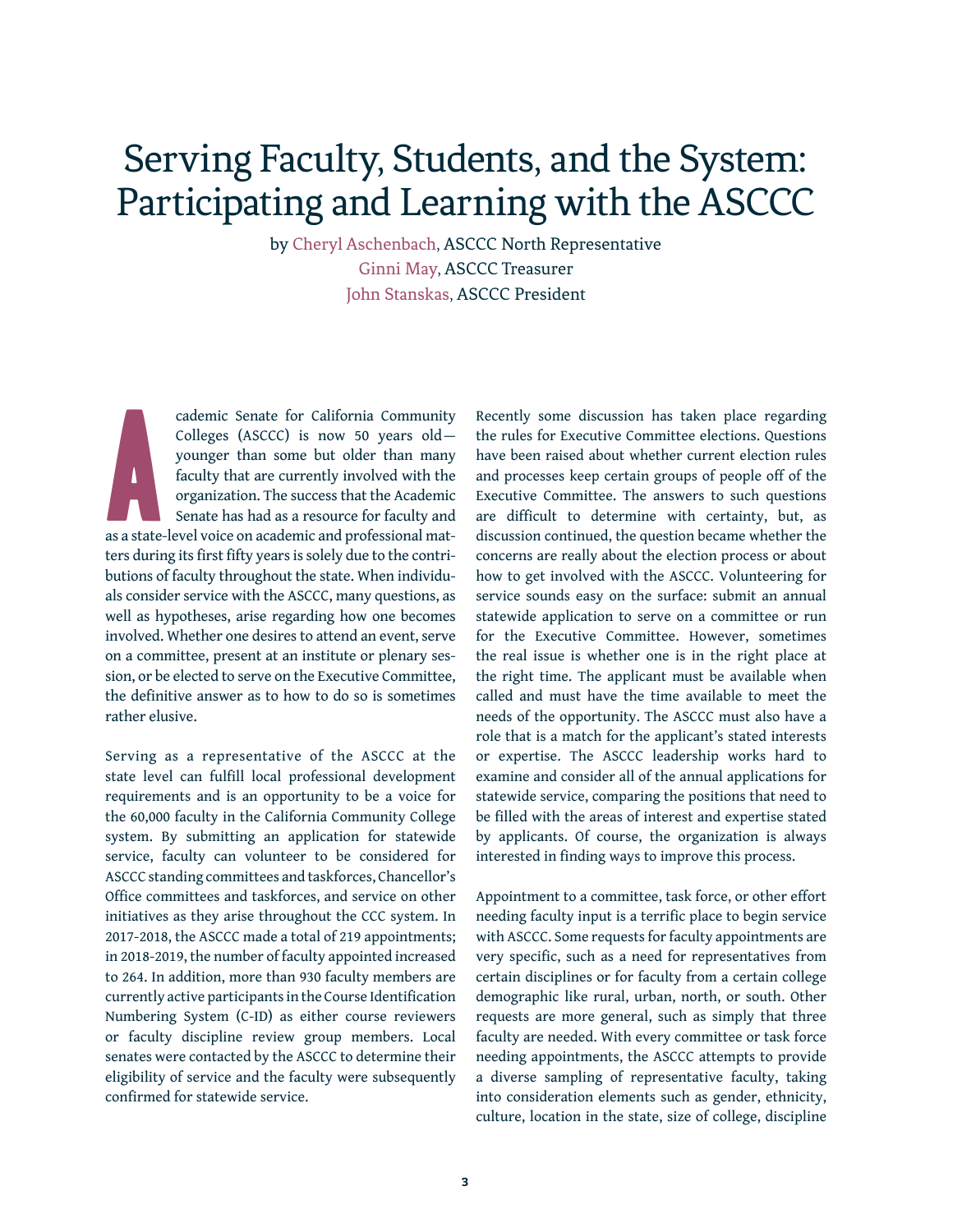expertise, and degree of previous experience with academic and professional matters locally and statewide. Appointments are made using the information provided in the application for statewide service. An applicant should make certain to provide enough information, especially with the open-ended fields: Local Senate Experience, Areas of Concern/Interest/Expertise, and Qualifications. As applicants consider potential areas of service, they should remember that most ASCCC committees have a maximum of 6-8 members, while many Chancellor's Office groups only have 1-3 faculty members, and some committees are in high demand, such as Curriculum. To first get involved in state service, interested faculty may wish to consider some of the less time-consuming committees as a potential starting point if they align with the faculty members' qualifications and interests.

Another important element of the application and appointment process is that all appointments are vetted with local senate presidents, who occasionally are caught off guard and may not feel that they know a faculty member well enough to recommend him or her for statewide service. If a faculty member is submitting an application to serve, he or she may do well to connect and communicate with his or her local senate president, especially if the president may not already know the applicant well, and let the president know of the individual's interest in serving with ASCCC.

In addition to standing committee, task force, and initiative work, other opportunities also arise at various times. For example, the ASCCC needs faculty to serve on C-ID Faculty Discipline Review Groups (FDRG), and to serve as liaisons between their colleges and the ASCCC on topics such as guided pathways, career and technical education, legislation, noncredit, and open educational resources.

For those who wish to become more deeply involved and committed, another service opportunity to consider is as an elected representative, a member of the ASCCC Executive Committee. Many, but not all, Executive Committee members first connected with the ASCCC by attending an ASCCC event as a local faculty member, including as aspiring leaders, curriculum chairs, senators, or senate presidents. After attending ASCCC events, they submitted an application for statewide service and, over a period of years, may have served on

one or more ASCCC or Chancellor's Office committees and task forces in addition to local leadership positions. An interest in doing more to serve and engage in a statewide position led them to an interest in serving on the ASCCC Executive Committee.

Members of the ASCCC Executive Committee are elected by delegates at the spring plenary session each year. In order to be elected, one must run for a position. The Executive Committee is composed of fourteen elected representatives and the executive director. Four of the elected representatives are officers: president, vicepresident, secretary, and treasurer. These positions are elected annually, and only the president position has a term limit: two years. As with a local senate, officer positions have slightly different specific responsibilities, but all Executive Committee members share efforts to more generally communicate with, promote, and support faculty.

The ten non-officer positions are broken down into area representatives (from areas A, B, C, and D), north (A and B) and south (C and D) representatives, and atlarge representatives. The primary difference between the types of representative positions is who elects the position: delegates from a specific area, north only, south only, or all delegates. This guarantees at least some representation from across the state. Otherwise, each of these positions functions in similar ways in doing the work of the Executive Committee. The only positions that have specific responsibilities tied to them are area representatives, whose additional responsibilities are related to coordinating and facilitating area meetings and area-specific communications. Other than this exception for area representatives, the assignments for Executive Committee members are based on each member's available time, areas of strength, and areas for growth, not on the specific position held.

In addition to standing committee, task force, and initiative work, other opportunities also arise at various times.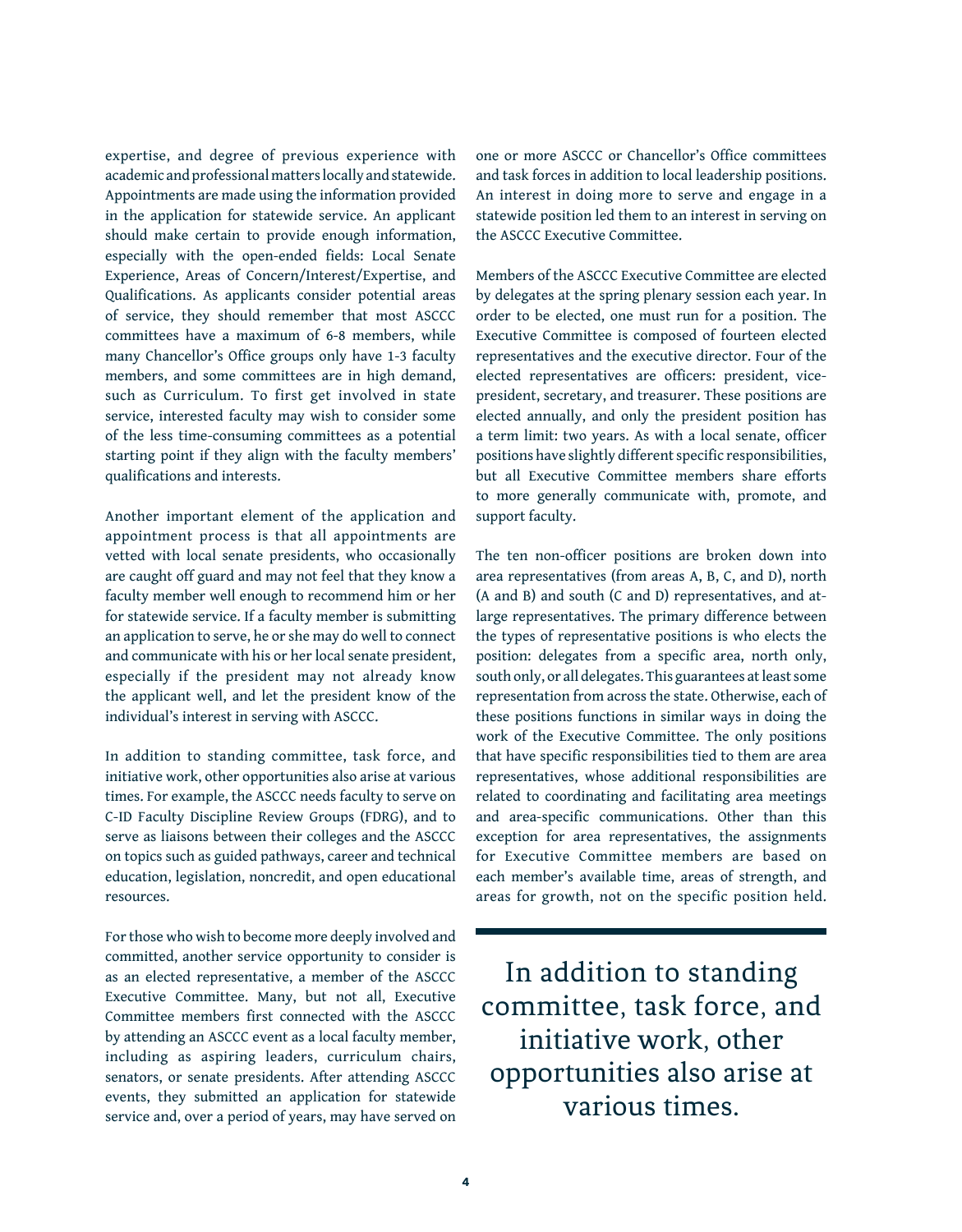Representative terms are two years, with no term limits, and with half of the positions being elected each year to stagger terms.

Running for an Executive Committee position involves filing paperwork, attending an information session at the spring plenary session, and delivering a candidate speech. This process can be incredibly daunting for many, especially the speech, and the ASCCC appreciates all who have volunteered in this capacity. Candidates must then wait through the election announcements during the resolution voting session on the Saturday of the plenary session, which can also be a stressful experience. ASCCC elections also include a process known as "trickling": elections are held in succession so that a candidate who is unsuccessful in running for one position may then, if he or she is eligible, place his or her name on the ballot for the next or for a later position. Some candidates, including some who would in later years become ASCCC presidents, have run unsuccessfully for as many as four or five positions on the same day before being elected. Proponents of the trickling process argue that it creates a perception of a better chance of being elected given that one is not limited to a single election if one is not successful at first. Opponents say the trickle creates a disincentive to run once potential candidates realize that those unsuccessful for the early positions may opt to trickle and compete for positions elected later in the day. Proponents suggest the trickle allows delegates to consider election of the best combination of candidates to comprise the Executive Committee and how they will work collectively to perform the work of the body; opponents argue it would result in a stronger slate of elected members to have candidates run for one position only. No matter what one believes about the trickling process, it has been a part of ASCCC elections since the 1980s and makes ASCCC elections unique.

Successful candidates may be elected for a variety of reasons. Some succeed based on their reputation with local or area colleagues, some due to their work on ASCCC committees, and others based on relationships they have nurtured over multiple ASCCC events. The delegates of the plenary session make the final determination. The following points offer some good advice for faculty who wish to run for a position on the Executive Committee:

- **1.** Examine what drives you to volunteer in this way. Be sure it is a commitment to service and professional development of both yourself and your colleagues.
- **2.** Step out of your comfort zone. Challenge yourself to grow.
- **3.** Make yourself accessible to others. Meet people.
- **4.** Find your inner gregarious self. Network at ASCCC events.
- **5.** Capitalize on your strengths and understand your areas of growth.
- **6.** Be prepared to lose, at least at first.
- **7.** Be prepared to work hard if you win.

The Executive Committee is a working, volunteer board that requires travel along with the sacrifice of both personal time and the predictable, set schedule of a faculty member who teaches full-time. Minimum requirements for being an Executive Committee member include attending all Executive Committee Meetings—monthly two-day meetings held on Fridays and Saturdays—as well as Spring and Fall plenary sessions and the Faculty Leadership Institute in June. At the front of the ASCCC Executive Committee agenda, Item I.E. is the calendar of events for the year. In addition, each Executive Committee member is responsible for submitting *Rostrum* articles four times per year, planning and presenting at breakout sessions during the plenary sessions and the Faculty Leadership Institute, submitting, reading, and providing feedback on agenda items, and chairing or serving on one or more ASCCC committees or taskforces. Depending on the Executive Committee member's local responsibilities and other obligations, additional responsibilities may be assigned. These responsibilities may include serving on or co-chairing CCCCO committees or taskforces, serving as a liaison with other system partners, and serving as a representative to other educational systems or other groups as needs may arise. Responsibilities of ASCCC committee chairs may also include working with their committees to respond to past resolutions or preparing an institute or regional meetings, which means deciding on and coordinating the format, breakouts, and presenters.

The ASCCC is a 501(c)6 nonprofit professional organization, not a college or district. The board, or Executive Committee, is a volunteer board under the provisions of this classification. Those who serve are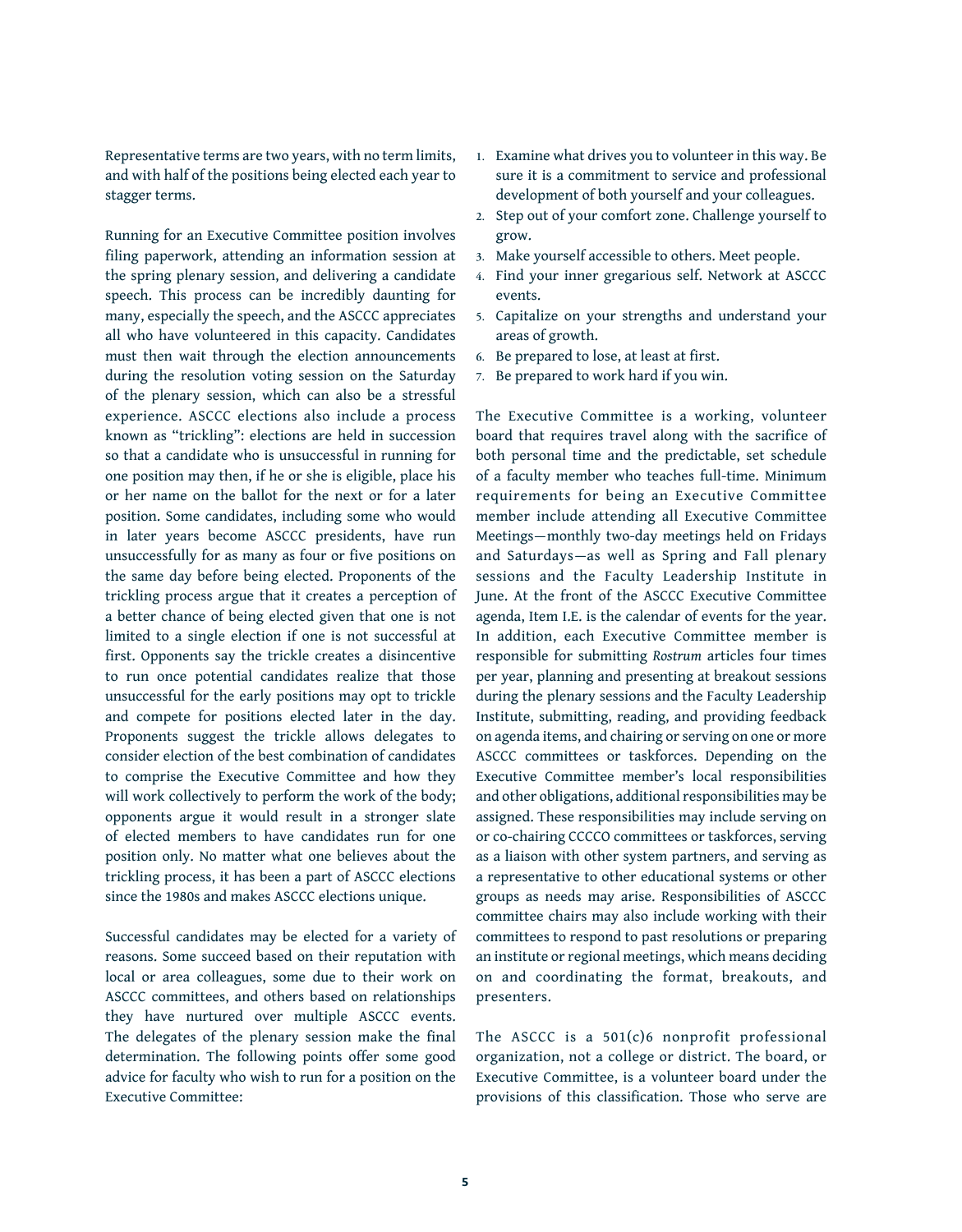volunteers that participate in professional activities on behalf of all faculty. While Executive Committee members have no guarantee of compensation or release from their contractual obligations to their college district, some reassigned time is generally provided based on the member's assignment and the current financial situation of the organization. Executive Committee member duties may take place when their colleges are not in session; such service is necessary, as the work of ASCCC continues throughout the year, and is important in order to accomplish the purposes and goals of the organization.

The ASCCC has worked hard to be in a financial position that recognizes that the quantity of its work cannot be completed only on a volunteer basis, particularly given that every faculty member has contractual obligations to fulfil to his or her district. Executive Committee members receive reassigned time based on the type of assignment and availability of funds to backfill part of their contractual obligations during their contract year, though this amount varies widely based on the economic position of state funding and grant opportunities. Most members are still responsible for some duties to their district.

Serving as an ASCCC volunteer or Executive Committee member can be very rewarding and an excellent professional development opportunity for interested faculty. A great deal of satisfaction comes with learning more about issues affecting colleges, faculty, and students statewide, learning about statewide issues or regulation changes and how they apply to one's local college, working with colleagues across the state on committees and through ASCCC events, interacting with Chancellor's Office staff, preparing for and presenting at ASCCC events, and making a difference to other faculty, to the system, and ultimately, to students. Faculty who serve with the ASCCC can benefit both personally and professionally.

Faculty who have not participated as an ASCCC volunteer yet and are interested should complete the Application for Statewide Service. Applicants should remember to thoroughly describe interests and talents. If an applicant is not selected the first year, he or she should fill out the application again; different needs and opportunities arise each year. The peak period for applications is in May and June before appointments begin to be made in July. Interested faculty should engage in breakout sessions at ASCCC events and introduce themselves to Executive Committee members.

Those who have participated as an ASCCC volunteer in various ways, aspire to serve on the Executive Committee, and can commit to the time obligations should consider running for a position. Potential candidates should let people know they are interested in serving. One should not fear losing: just running can actually be a great first step to inform delegates that one is interested in serving, and they will notice candidates more in breakouts, at meals, and at events and may well remember them in the future. Interested parties should feel encouraged to talk with a sitting or past Executive Committee member for information and advice. Above all, potential candidates are encouraged to engage with other attendees at ASCCC events and by other means; delegates are more likely to vote for people they know.

The Academic Senate for California Community Colleges has had tremendous impact over its first 50 years because of the efforts of faculty from all around the state. Faculty members who want to learn more about academic and professional matters, want to get further involved beyond their local campuses, and want to work hard and make a difference as part of ASCCC's next fifty years should consider being ASCCC volunteers. Service with the ASCCC is one of the greatest opportunities one can have to learn, to grow, and to serve other faculty, students, and the community college system as a whole.

#### Resources:

*Faculty Application for Statewide Service can be found at [https://](https://asccc.org) [asccc.org](https://asccc.org) under Resources: [https://asccc.org/content/faculty-appli](https://asccc.org/content/faculty-application-statewide-service)[cation-statewide-service](https://asccc.org/content/faculty-application-statewide-service)* 

Serving as an ASCCC volunteer or Executive Committee member can be very rewarding and can also be a terrific professional development opportunity.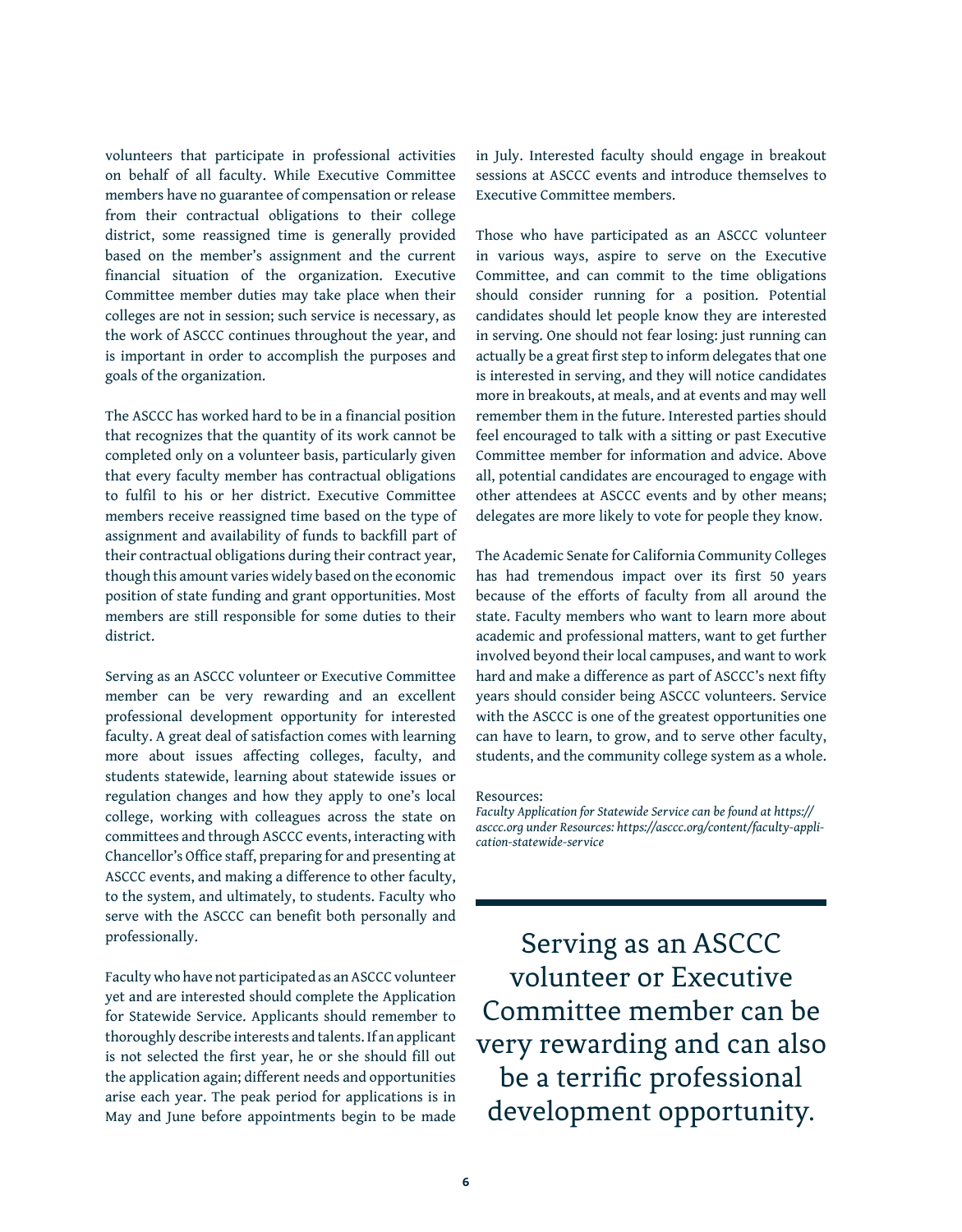# Faculty Involvement in Financial Recovery Plans

Relations with Local Senates Committee

No. 1994 ewly elected academic senate presidents often have important documents handed to them at the last minute before they are due or are not appropriately included in approving the documents at all. This situation occurred not long ago at one of the colleges in a multi-college community college district. At the time, this particular college had been operating at a financial deficit for at least three consecutive years. According to the district's board-approved "District Financial Accountability Measures," "if a college has experienced three consecutive years of deficits, the college shall be required to submit a detailed recovery plan for achieving fiscal stability." The problem with this policy is that the directive to create a financial recovery plan makes no mention of working through shared governance and collegial consultation processes.

The District Financial Accountability Measures did not specifically direct the college president and the vicepresident of administrative services to present the new plan to the local academic senate for recommendations. Rather, the college president, under a short deadline, was assured that the plan did not need to go through a shared governance process. This sort of situation can insert huge loopholes into shared governance and collegial consultation processes as related to professional and academic matters.

One of the last academic senate meetings of 2016-17 at the college in question featured an extremely heated discussion regarding the fact that the financial recovery

plan was written by the administration and submitted to the district. The district gave the college president an unrealistic timeline of two weeks to write and submit the plan. The college administration's idea of shared governance was to present the plan to the college's Budget Committee meeting, which did include faculty representation. However, although those representative did see the report, the academic senate was not given sufficient time to vet it and make any recommendations through the collegial consultation process.

Because of attendance at the 2017 ASCCC Faculty Leadership Institute, before officially taking office on July 1, the newly elected academic senate president at the college was able to utilize the institute as a vehicle to shop this local situation around to other faculty from across the system and take action at the institute's mock Plenary through the resolution process. Rather than making up a resolution just for the occasion, the local senate president was able to draft, with the help of others, what ended up becoming one of the adopted resolutions (at the Fall 2017 Plenary).

The faculty at this college were aware that Title 5 §53200 gives academic senates purview regarding "processes for institutional planning and budget development," which is included in the 10+1 areas of academic and professional matters. Therefore, the faculty was interested in knowing if any other academic senate presidents or others at the Faculty Leadership Institute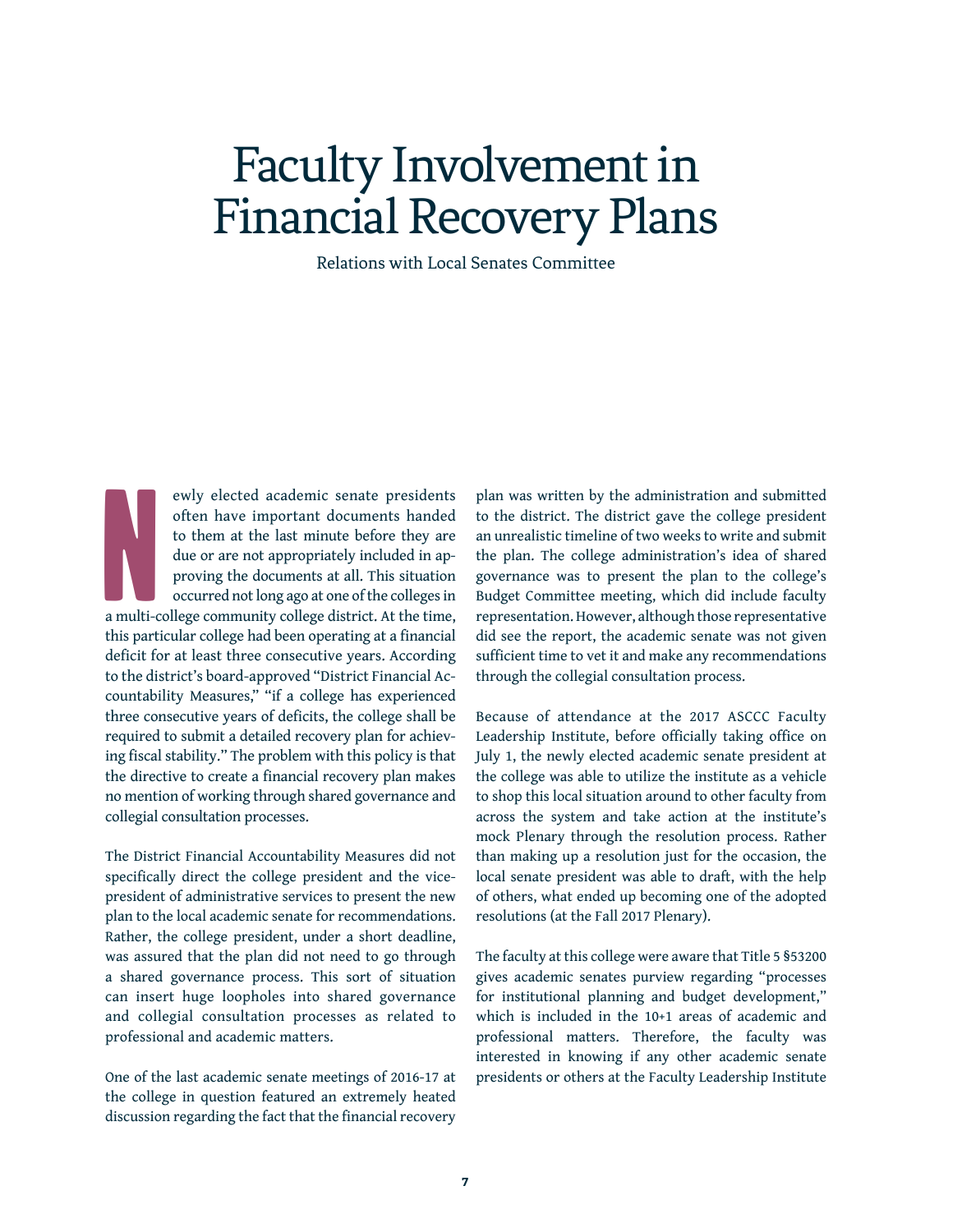had experienced being passed over in such an important decision-making event on their campuses. The senate president in question had inherited a big fire that was now widespread and that augmented the distance between the faculty and administration on the campus.

Since that time, the faculty of the college has recommended to the district's Budget Committee that the language of the District Financial Accountability Measures document be amended to direct colleges in the district to create such financial recovery plans through the shared governance process. Such a process should allow faculty to vet the document, provide feedback and recommendations, and consult collegially with the college president if necessary.

ASCCC Resolution 13.03, which was adopted at the Fall 2017 Plenary Session but was first developed at the 2017 Faculty leadership Institute as a response to this situation, reads as follows:

*Whereas, the administration of a college may be mandated to submit a financial recovery plan as a result of functioning under a deficit for a length of time; and*

*Whereas, Title 5 §53200 provides that processes for institutional planning and budget development are academic and professional matters;*

*Resolved, That the Academic Senate for California Community Colleges encourage local senates to assert that establishing a process for creating and submitting a financial recovery plan is a local budget and planning process that falls within academic senate purview as defined by Title 5 §53200; and*

*Resolved, That the Academic Senate for California Community Colleges urge all colleges that develop a financial recovery plan do so through the shared governance process in a transparent and timely fashion.*

To date, the district leadership has not responded to the recommendations of the District Budget Committee regarding this issue. Hopefully, district leaders will be willing to interject clear shared governance requirements into the language of the District Financial Accountability Measures document that will honor the purview that academic senates have regarding academic and professional matters.

The Academic Senate for California Community Colleges encourage local senates to assert that establishing a process for creating and submitting a financial recovery plan is a local budget and planning process that falls within academic senate purview as defined by Title 5 §53200.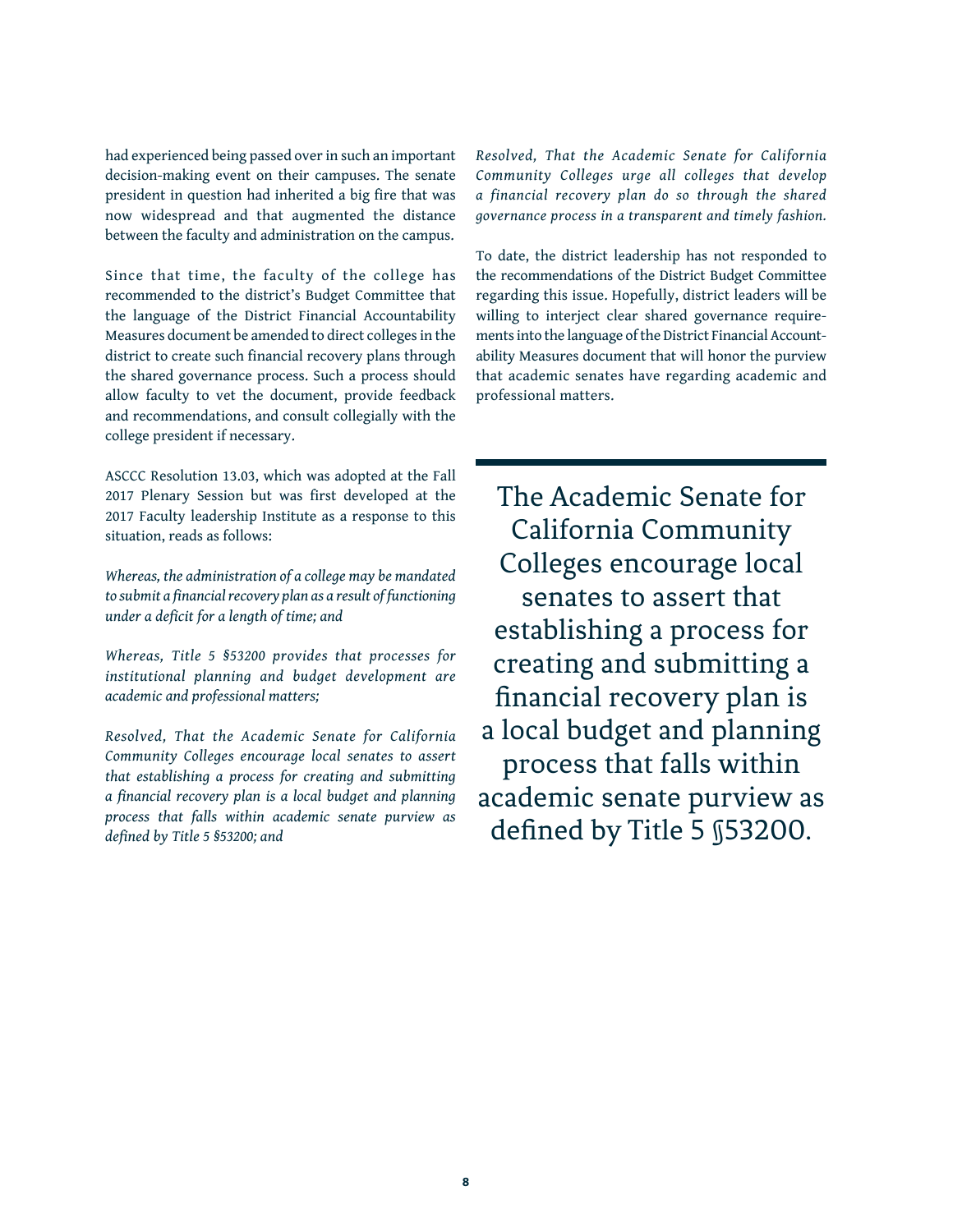## To Sign or Not to Sign? That is the Question of Every Academic Senate President

by Dolores Davison, ASCCC Vice President and Ginni May, ASCCC Treasurer

Formation of the contract of the contract of the contract of the contract of the contract of the contract of the contract of the contract of the contract of the contract of the contract of the contract of the contract of t or seasoned academic senate presidents, chances are that the following scenario is a familiar one: you are approached by a vice president, director, or other administrator, handed a document, and told that it needs to be signed or the college will face sanctions, lose money, or be out of compliance and that the document needs to be signed today, this hour, or this minute. If you have not yet had this experience, the question of whether or not to sign a document as the college or district academic senate president will very probably arise during your tenure as a faculty leader. An important question to consider in these instances is what the signature means. Is it that the senate president approves? Can the senate president approve alone? Does the signature indicate that the senate approves, and if so has the senate agreed to do so? Senate presidents have also been confronted with scenarios in which the signature is required but the senate did not approve and even with cases in which the senate president disagrees with the senate.

Given the plethora of documents coming from the California Community Colleges Chancellor's Office (CCCCO), such questions are not only timely but essential. This year alone, CCCCO documents requiring a signature from the local senate president include the Initial Guided Pathways Scale of Adoption Self-Assessment, the alignment of the Vision for Success Goals, the Student Equity and Achievement Program plan, the California College Promise Certification, and the Final Guided Pathways Scale of Adoption Self-Report. Some of the submission deadlines are approaching quickly and will be required before the end of the academic year; others will be due immediately after the fall 2019 term begins or, in some cases, before colleges begin their fall 2019 terms. Due to these timelines, local academic senates must have processes and procedures in place to ensure that the college or district is aware of what the signature means. Local senate presidents will need to plan their meeting agendas carefully to allow time for feedback based their local processes.

In order to be prepared for the influx of documents requiring academic senate sign-off, senates should establish a local understanding of the meaning of the local senate president's signature. The senate president normally has some decision-making authority as the elected representative of the college academic senate. The depth and breadth of this authority is usually spelled out in the senate's constitution or bylaws. If such authority is not defined, then the senate president may have a certain amount of latitude regarding the use of his or her signature but needs to be aware of the ramifications of signing the document. The *ASCCC Local Senates Handbook***1** provides guidance on the types of documents that require an academic senate president's signature along with the level of review or diligence that might be required in providing that signature.

*<sup>1</sup>* Local Senates Handbook*, pp 37-40: [https://www.asccc.org/](https://www.asccc.org/sites/default/files/local_senates_handbook2015-web.pdf) [sites/default/files/local\\_senates\\_handbook2015-web.pdf](https://www.asccc.org/sites/default/files/local_senates_handbook2015-web.pdf)*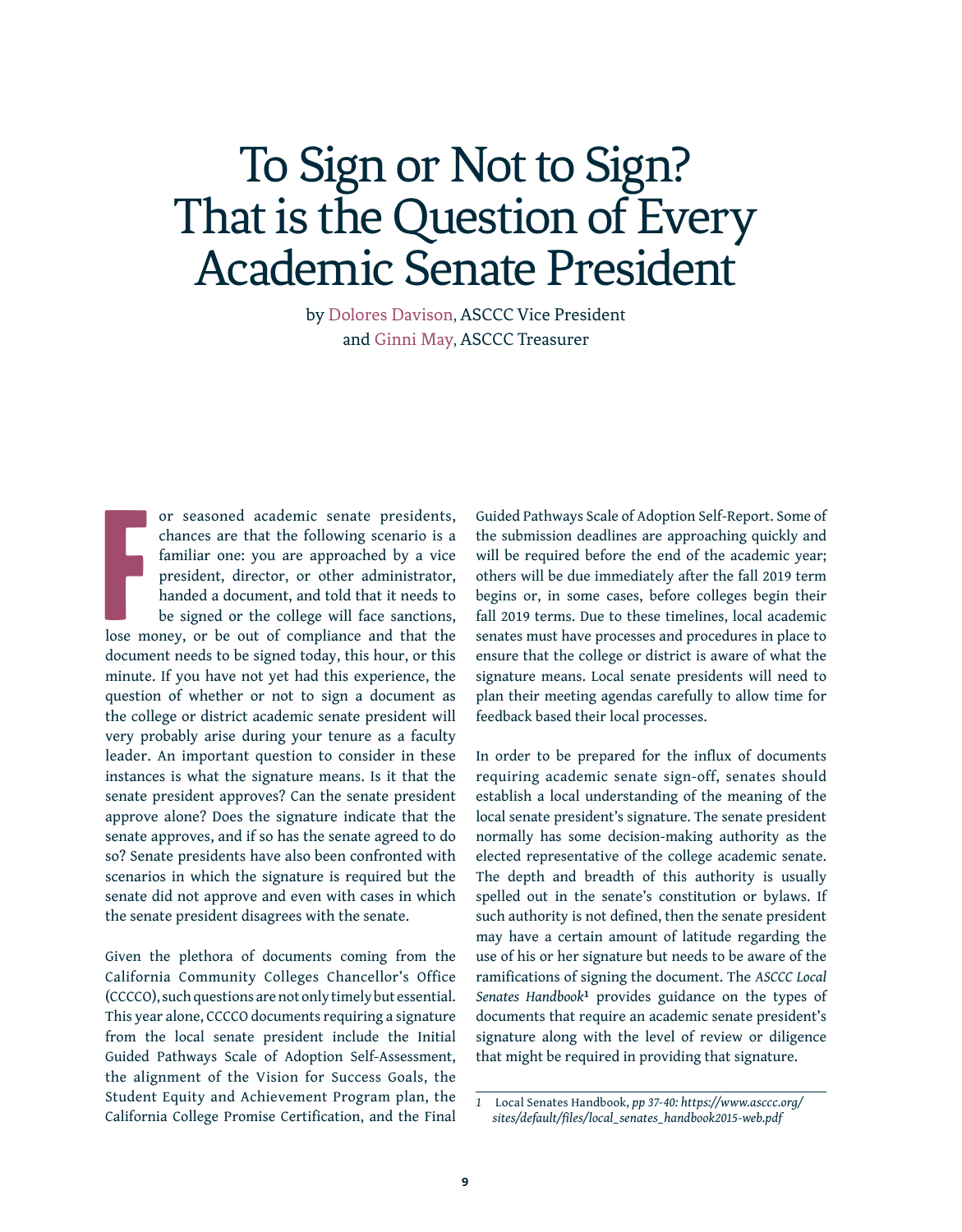variety of situations can arise in which a senate president may be asked to sign a document, each of which will have different outcomes and implications. In such cases, the senate president should consider the type of documents being signed and whether or not it needs to be fully vetted by the entire senate, and multiple policies may be needed regarding different types of signatures. Some of the most common situations include the following:

- **1.** The Academic Senate President signs, and no report or information is provided to the academic senate. Depending on local processes, this situation might be appropriate for forms verifying senator attendance or travel, senate expenditures, and other such documents that may not require vetting by or approval of the academic senate.
- **2.** The Academic Senate President signs and reports back to the academic senate.
- **3.** The Academic Senate President signs after feedback from the other senate officers and may or may not report back to academic senate.
- **4.** The Academic Senate President signs after feedback from the academic senate and reports back to the senate.
- **5.** Academic Senate President signs after a full review and vote by the academic senate.

These situations may vary from college to college depending on the structure of the academic senate, the frequency of meetings, the use of a consent calendar for routine documents, and local requirements regarding timeliness of signatures. For example, if expense reports need to be submitted within 15 days of travel and this deadline precludes a full senate review of a document due to the schedule of academic senate meetings, the senate may consider empowering the senate president to sign the document on behalf of the senate.

Senate presidents who are pressured by administration for a signature under time constraints are often faced with a dilemma. The document may need to be signed by a certain date, but the local protocol is that it must be reviewed by the entire senate, and such review is not possible given the senate's meeting schedule. Senate presidents should consider a variety of issues prior to signing the document, such as when the document was produced. An accreditation self-study or follow-up report is not the type of report that can be developed

overnight, and the senate should have been involved in its creation, so the absence of time for a complete review may be the fault of the administration's planning or timeliness. In such a case, an academic senate president may be more inclined to withhold the signature because the time pressure could have been avoided. However, the administrator asking for the signature of the senate president may sometimes also be under pressure from higher levels of administration to do so.

Another issue might involve the school calendar. If a college is on a particular calendar—compressed, quarter, intersession—the dates on which materials are due might fall during a time when school is not in session, and therefore the faculty may not be able to meet as the academic senate. Likewise, some documents require a sign-off during the summer. In these cases, having specific language in the senate bylaws or constitution authorizing the senate president to sign during such periods, with an understanding that the senate president will report out at the next regular senate meeting, might be one way to ensure that the senate is informed and updated properly but that the signature is not delayed.

The hardest scenario for a senate president is being pressured to sign a document and being told that failure to do so may result in the college losing money or being penalized in some other manner that may harm students. In such a situation, the senate president must decide whether the document should be signed and what the ramifications are if it is not or if it does not go through the regular processes spelled out by the academic senate. Once again, a clear process outlined in the senate bylaws or constitution for addressing such situations can help the president in making these decisions.

Ultimately, the senate and the administration should follow their local practices in good faith. Having a strong working relationship with the administration, particularly those individuals that work directly with the academic senate and its subcommittees such as curriculum, can help to ameliorate these issues and ensure that local processes are followed in order to ensure that all necessary stakeholders are heard and informed and that the positions and decisions of the senate are not compromised.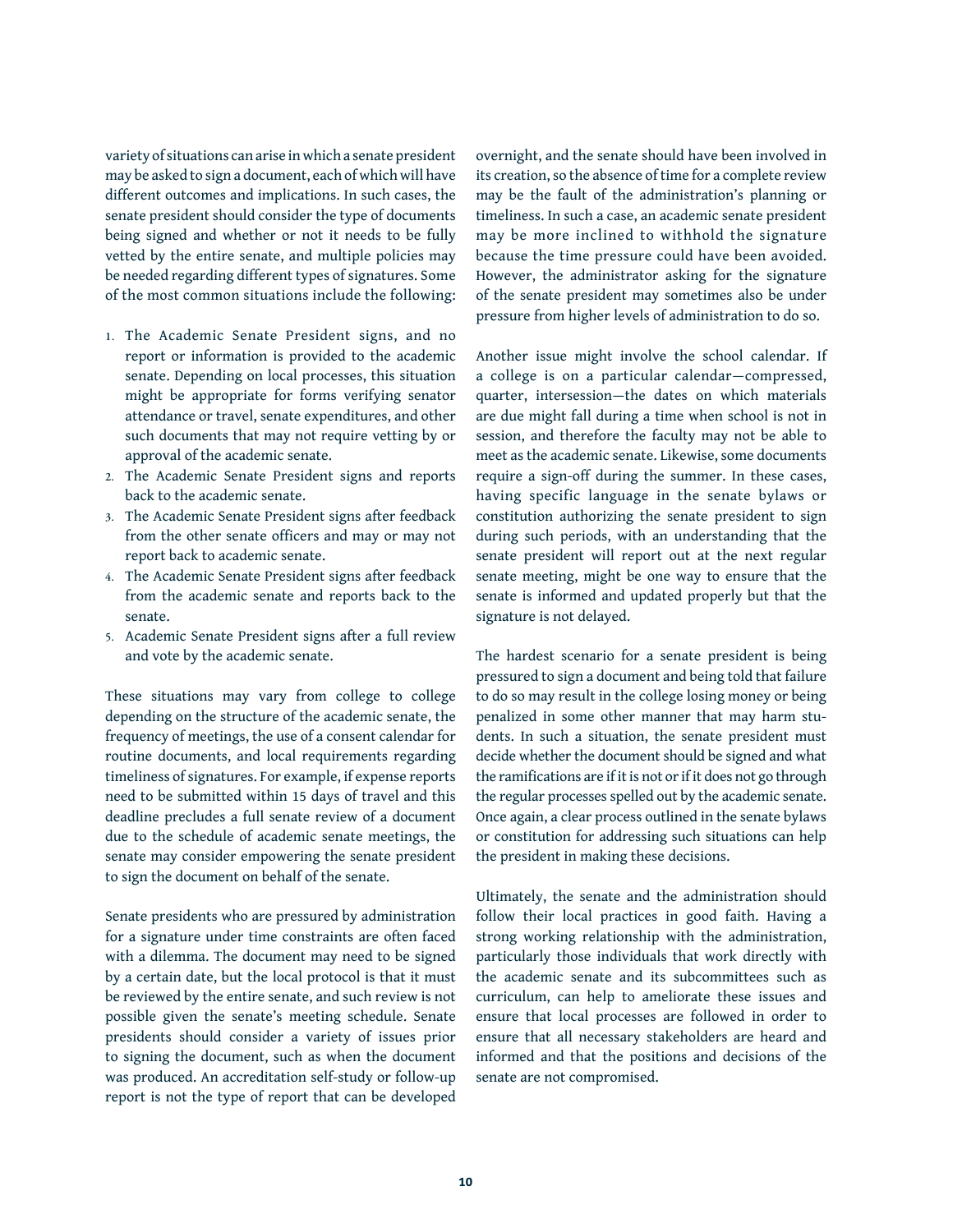# Revising the "Student Centered Funding Formula" to Incentivize Student-Focused Outcomes

Julie Bruno, ASCCC President 2016-2018 David Morse, ASCCC President 2014-2016 Michelle Pilati, ASCCC President 2011-2013

T he Academic Senate for California Community Colleges (ASCCC) has a well-established position opposing performance-based funding based on the lack of evidence for its effectiveness, the potential impact on academic rigor, and concerns regarding the incentives it creates.**1** Indeed, the California Community College System as a whole rejected the concept of performance-based funding through the legislatively-established Student Success Task Force in 2011, with a majority of the task force concluding that "the lack of national evidence demonstrating that outcomes-based funding made a positive impact on student success was an important factor in their decision to reject implementing outcomebased funding at this time."**2** At the present time, when colleges are in the midst of the institutional transformation required by the implementation of guided pathways and reworking the delivery of English and mathematics courses in response to AB 705, the "Student Centered Funding Formula" (SCFF) introduces a new pressure on colleges as they consider how to maximize the appor-

tionment they receive in order to fund the changes already underway.

That said, if the state wishes to continue performancebased funding, the ASCCC has made three requests to improve the formula:

- **1.** Level the point system for associate degree awards so that all educational goals and achievements of comparable unit values are counted equally.
- **2.** Award colleges only once per year per student for the highest award achieved as a means of prioritizing per-student success, as opposed to incentivizing maximizing awards more generally.
- **3.** Keep the performance metric portion of the formula set at 10% of the total allocation to ensure funding stability and to support college exploration of how best to serve students.

Currently the SCFF incentivizes the granting of an associate degree for transfer (ADT) over other associate degrees of a comparable unit value and even degrees of greater unit value—baccalaureate degrees—without consideration of how individual students would benefit from the awards. The official proposal of the ASCCC to the legislature is to equalize the point value of all associate degrees, which is a reasonable first step; however, the most appropriate long-term outcome would be to take the focus on the goals of our students one step further by equalizing the point value for all awards, certificates, and degrees. The focus should be on helping students to achieve their educational and career goals, whatever their objectives may be, not

*<sup>1</sup> See, for example, the following ASCCC Resolutions: 6.03 S18 ([https://www.asccc.org/resolutions/support-ab-2767-medina](https://www.asccc.org/resolutions/support-ab-2767-medina-amended-april-4-2018-california-community-colleges-funding))[amended-april-4-2018-california-community-colleges-funding\),](https://www.asccc.org/resolutions/support-ab-2767-medina-amended-april-4-2018-california-community-colleges-funding)) 7.01 S18 [\(https://www.asccc.org/resolutions/support-equity](https://www.asccc.org/resolutions/support-equity-minded-funding-relies-locally-identified-goals))[minded-funding-relies-locally-identified-goals\)](https://www.asccc.org/resolutions/support-equity-minded-funding-relies-locally-identified-goals)), 5.01 S11 [\(https://](https://www.asccc.org/resolutions/metrics-and-performance-based-funding)) [www.asccc.org/resolutions/metrics-and-performance-based](https://www.asccc.org/resolutions/metrics-and-performance-based-funding))[funding\),](https://www.asccc.org/resolutions/metrics-and-performance-based-funding)) and 5.05 F98 ([https://www.asccc.org/resolutions/](https://www.asccc.org/resolutions/oppose-performance-based-funding) [oppose-performance-based-funding\)](https://www.asccc.org/resolutions/oppose-performance-based-funding).*

*<sup>2</sup>* Advancing Student Success in California Community Colleges: The Recommendations of the California Community Colleges Student Success Task Force. *(2012). Available at [http://www.](http://www.californiacommunitycolleges.cccco.edu/portals/0/executive/studentsuccesstaskforce/sstf_final_report_1-17-12_print.pdf) [californiacommunitycolleges.cccco.edu/portals/0/executive/](http://www.californiacommunitycolleges.cccco.edu/portals/0/executive/studentsuccesstaskforce/sstf_final_report_1-17-12_print.pdf) [studentsuccesstaskforce/sstf\\_final\\_report\\_1-17-12\\_print.pdf](http://www.californiacommunitycolleges.cccco.edu/portals/0/executive/studentsuccesstaskforce/sstf_final_report_1-17-12_print.pdf)*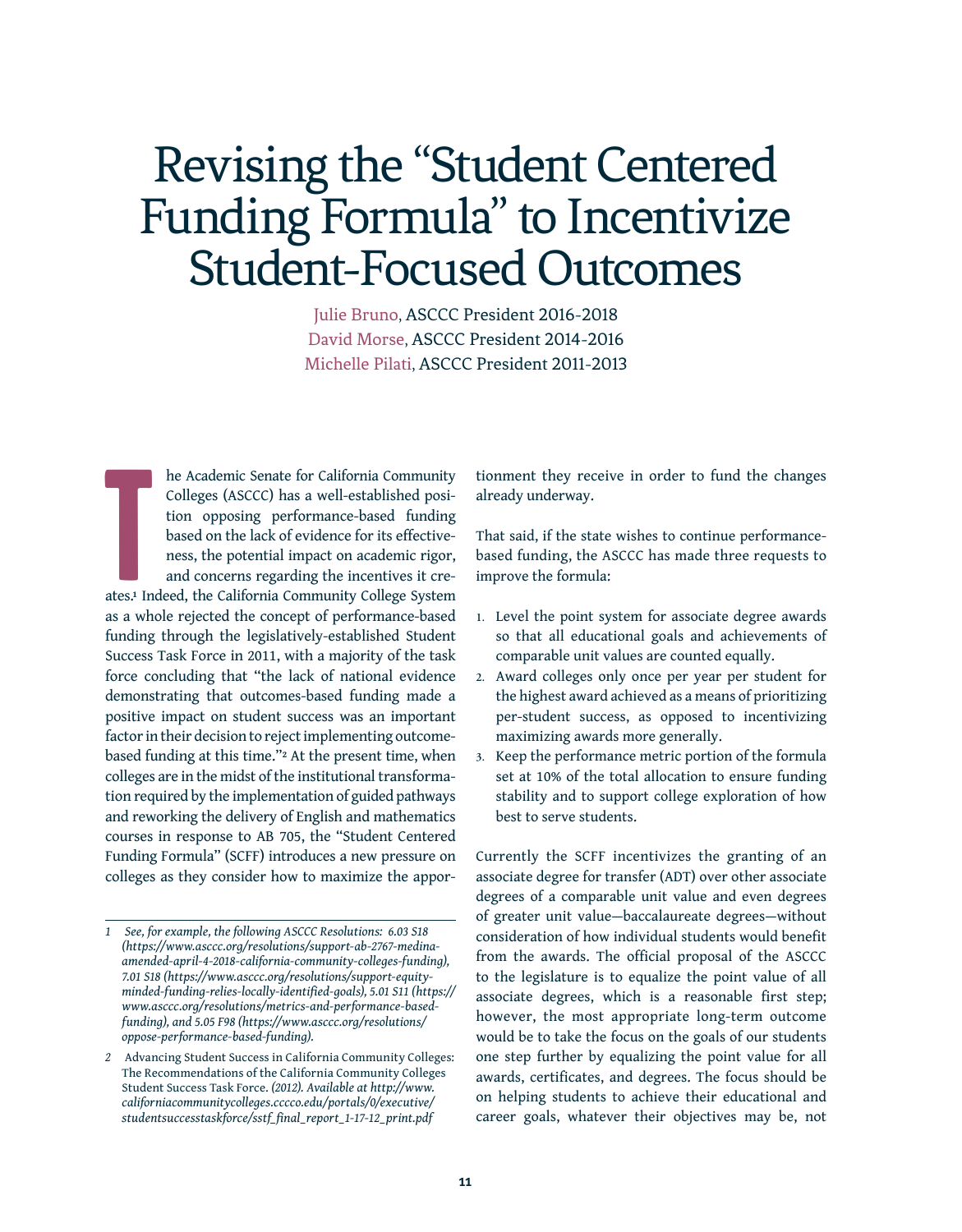valuing one award over another. The community college mission of serving 2.1 million students with a multitude of backgrounds and aspirations necessitates a diversity of awards to assist students in achieving their goals, whether transfer-focused or career-oriented. The point system enacted under the current formula prioritizes ADTs over all other awards, effectively creating a value hierarchy. However, what is valuable to one student may not serve another. Not all students who enter the community college system have a goal of transfer, and thus local degrees designed for career-technical fields, local degrees in academic areas, and career-focused certificates are more appropriate and useful for many students. In addition, in some disciplines certain universities may prefer a locally-designed degree over an ADT. Equalizing the points associated with all awards will signal the value of all educational goals, whether it be transfer, a technical certificate, or enhanced job skills, ensuring that the focus remains on supporting every student.

Under the current formula, colleges are effectively encouraged to focus on maximizing the quantity of awards made without due consideration of the success of individual students. This practice places greater value on ensuring the repeated successes of a few students over ensuring that every student's educational goal is prioritized. For example, colleges that increase their "throughput" as a consequence of the implementation of AB 705, yet find that failing students are less likely to return, can correct for the lost student population by ensuring that each student maximizes the awards he or she receives. Colleges that are concerned about having sufficient funds to effectively support students in achieving their goals may view any strategy that

If curriculum is introduced for the sole purpose of issuing an award that impacts the college's income, the state runs the risk of diminishing the integrity of all awards.

yields more awards to be acceptable, regardless of any evidence of a value or benefit to students. In fact, dedicating resources to the support of students who have a lesser likelihood of success might be seen as a fiscal negative in comparison to focusing on students who are more likely to succeed and thus earn points under the SCFF—a perspective that would not only run counter to the goal of promoting success for all students but that might well disproportionately disadvantage non-native speakers and traditionally underserved students. A concern for both student success and for equity, both in terms of ethnic background and of educational programs and goals, necessitates changes to the current SCFF formula.

The various opportunities for awards offered by colleges may each in themselves be both academically legitimate and valuable to students, and maintaining this diversity of awards is important. However, many, if not most, colleges permit students to earn multiple degrees and do not require that the degrees differ by any minimum component. In other words, the earning of multiple degrees in many cases does not signify differentiated accomplishments. A student at a college with a local degree in a specific social science, an ADT in that specific social science, and a local degree with a social science area of emphasis would likely be able to earn all three degrees within the 60-unit ADT limit. This outcome may well be achieved in addition to a certificate of achievement for completion of a transferable general education pattern, and such opportunities for completion of overlapping awards are present in the curriculum of most colleges. Prior to the institution of the SCFF, this situation was not an issue, as colleges had no reason for encouraging students to pursue multiple similar awards. The current incentive structure, however, gives colleges reason to offer and even to create redundant certificates and degrees. If curriculum is introduced for the sole purpose of issuing an award that impacts the college's income, the state runs the risk of diminishing the integrity of all awards. The problem lies not with the curriculum structure or processes or with the awards themselves, which may indeed each have merit on an individual basis; rather, the difficulty is in the SCFF's practice of rewarding and even encouraging duplication of awards that, while individually legitimate, in combination do not have additional value. A change to the formula that would reward colleges only once per year per student for the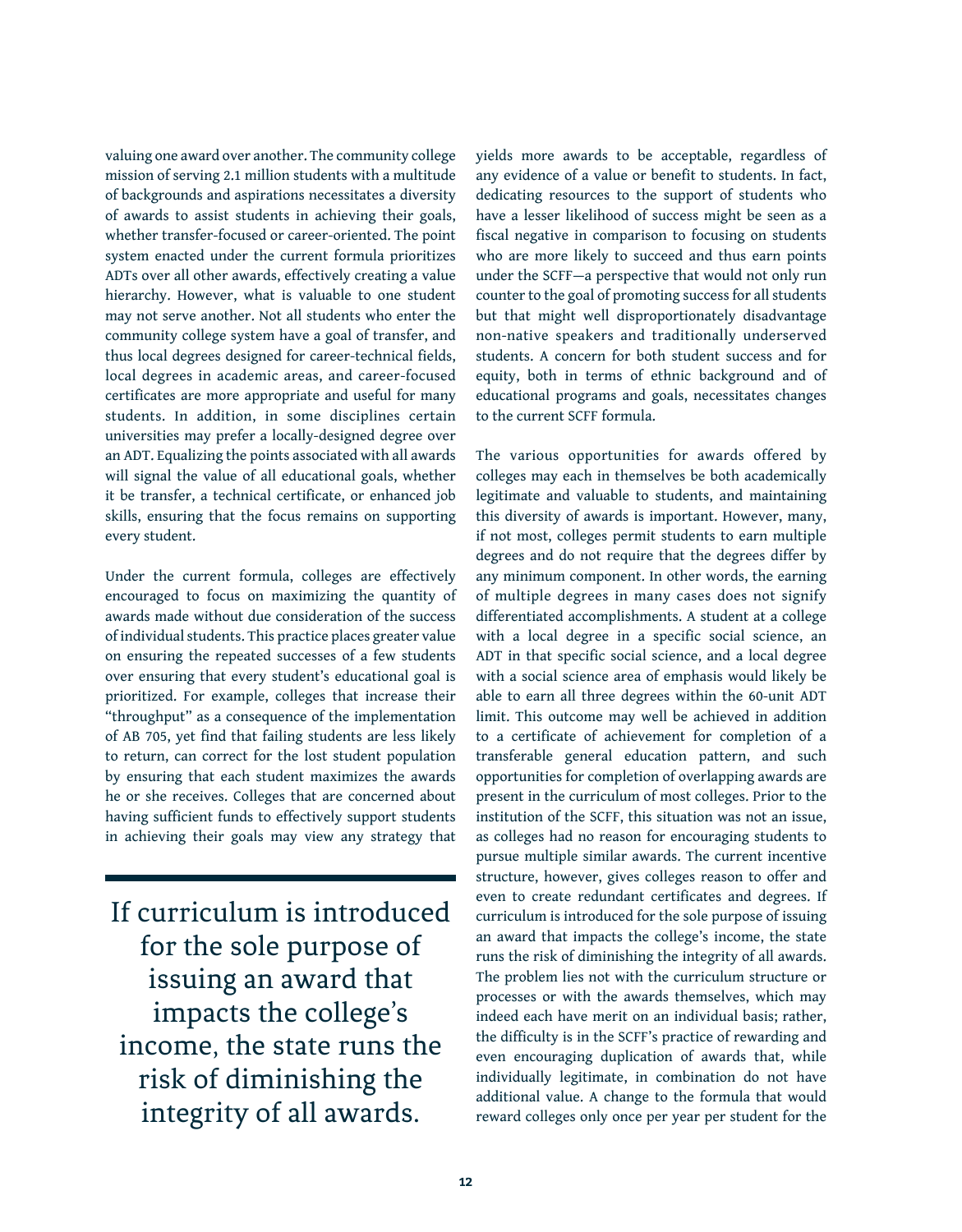highest award achieved would address this issue and protect the integrity of community college awards and curriculum.

The SCFF's emphasis on counting awards of degrees and of certificates of achievement of a minimum of 16 units has already resulted in various predictable proposals or actions at the colleges:

- **1.** Auto-awarding of certificates and degrees, which may in some cases negatively impact students' financial aid or be undesirable to students for other reasons if appropriate precautions are not in place
- **2.** Pressure to increase certificates that are less than 16 units to a minimum of 16 units, which may in some cases encourage students to complete unnecessary coursework.
- **3.** Re-instituting "GE-compilation" degrees that basically award a degree for completing either the local general education pattern or a transferable general education pattern, which are in most cases redundant awards with existing discipline-specific or area of emphasis degrees.

In each of these cases, the specific practice or award may be legitimate and valuable if implemented properly and for curricular or academic reasons. However, the SCFF encourages colleges to make these decisions for economic, not educational, purposes, and in such circumstances the integrity of the awards is placed into question as the goal of serving students' academic needs is pushed to the background. If the intent of the funding formula is to reward colleges for improving the student experience and facilitating students' achievement of their goals, then the funding formula must be modified in order to ensure it is doing that rather than merely rewarding college creativity.

While colleges may appropriately be identifying mechanisms to recognize student achievement of milestones as they move towards their ultimate goals, financially incentivizing the conferring of awards as a means of maximizing funding is not consistent with the ultimate goal of increasing and accurately measuring student success. This potential outcome that is detrimental to students is one of the many reasons that ASCCC continues to stand firmly behind its opposition to any form of performance-based funding.

Finally, holding the performance metrics to 10% of the overall allocation would offer to colleges the stability necessary to implement the myriad initiatives and structural changes requested by the legislature over the last several years. The resources and energy of the colleges have been consumed in recent years and continue to be consumed by legislative and systemwide mandates such as changes to student placement and advancement in English and mathematics under AB 705 (Irwin, 2017), the implementation of a guided pathways framework, the ongoing development of adult education and non-credit programs under AB 86 (2013), and various other initiatives. Add to these demands the various concerns, both economic and curricular, regarding the SCFF, and colleges are in a period of tremendous uncertainty and change. Questions and issues regarding the implementation and the effectiveness of the SCFF need to be explored and addressed before any changes to the proportions of the formula are implemented.

While some modifications have been made to the SCFF to try to mitigate negative budget implications, keeping the performance-based component at 10% would help to minimize concerns and would allow colleges and the system as a whole to develop a thoughtful and effective implementation of the formula. The modifications outlined in this proposal serve to not only increase budget predictability locally, but also centrally; presently, the potential exists for a college to earn more additional funding than the state could provide.

In short, multiple concerns and questions exist regarding the potential negative effects of the SCFF on students and the fact that, as constructed, the formula prioritizes awards over students. A relatively easy fix to these issues would be to equalize the points for all awards, to limit the number of awards counted to the highest award per year per student, and to hold the performance metrics to 10% of the overall allocation. If the Student Centered Funding Formula is truly to benefit all students, then the state must address these issues and make the necessary changes that will allow the California Community College System to implement the formula in ways that place student success, not the multiplication and counting of awards, at the forefront of all decisions.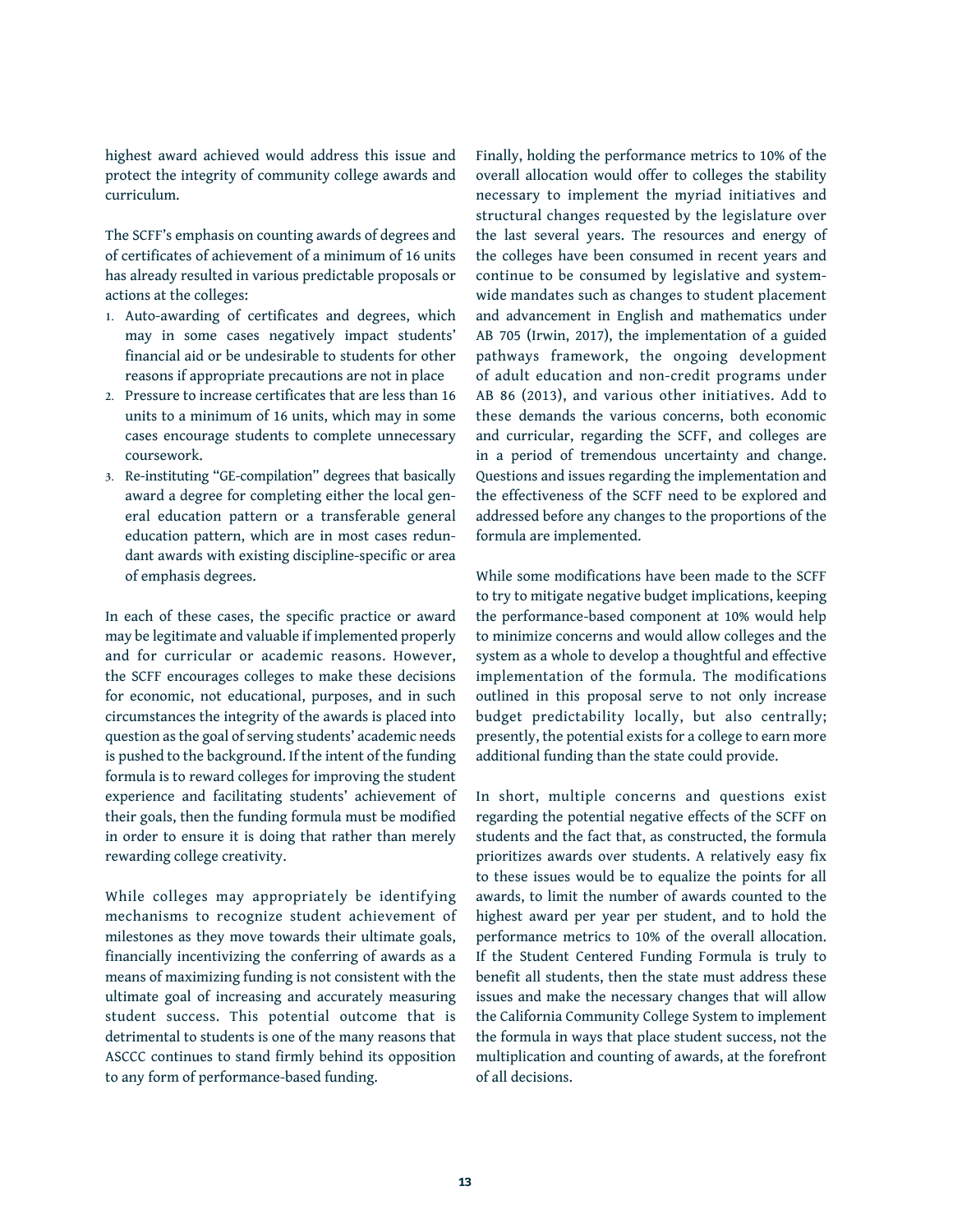### Changes Ahead for Noncredit?

by Craig Rutan, ASCCC Secretary and Noncredit Committee Chair

**I**<br>India<br>India n 2009, the Academic Senate adopted the paper *Noncredit Instruction: Opportunity and Challenge*, which described the state of noncredit instruction at that time and provided a set of recommendations for changes that could improve various aspects of noncredit instruction. In the 10 years since that paper was published, many things have changed for noncredit programs, and those changes are reflected in the updated paper *Noncredit Instruction: Opportunity and Challenge*, which will be presented for adoption at the Spring 2019 Plenary Session. The revised paper includes new recommendations for noncredit, and two of those recommendations are currently being examined by the legislature.

Many noncredit courses are offered as open-entry/openexit, where the student is allowed to enroll in the course throughout the term. Open-entry/open-exit courses can be offered in credit and in noncredit. Colleges are required to track the actual hours of instruction for each student, and the college then submits those hours to the Chancellor's Office for apportionment, an attendance accounting method known as positive attendance. The majority of credit courses are regularly scheduled and meet for the entire semester, and students are required to enroll before the census date. Once the census enrollment is set, colleges collect apportionment based on one of the methods outlined in the *Student Attendance Accounting Manual*. Noncredit also offers regularly scheduled courses, usually referred to as managed enrollment, where students enroll prior to the census date and are expected to attend class each week just like most credit courses; however, unlike credit courses, these noncredit courses are still required to record the instructional hours for each student, and colleges collect apportionment for them using the positive attendance accounting method. For career development and college preparation managed enrolled courses, colleges would receive less apportionment than an equivalent credit course prior to the implementation of the new Student Centered Funding Formula. Therefore, colleges that created and scheduled mirrored credit and noncredit courses would receive less apportionment for each noncredit student, which could have been an incentive to only offer the credit version of the course.

AB 1727 (Weber, 2019) would allow managed enrollment noncredit courses to use the same attendance accounting methods as regularly scheduled credit courses. If AB 1727 is adopted, it would create parity between the funding methods for credit and noncredit courses where enrollment and scheduling is happening in the same way. This change would provide colleges with the maximum amount of funding possible, currently more than the apportionment for an equivalent credit course, and would eliminate the need to track every hour that the student spends in the classroom. AB 1727 would implement one of the recommendations in the revised noncredit paper, but faculty must continue to advocate for the scheduling of both managed enrollment and open-entry/open-exit courses. The increased funding that would become available for managed enrollment courses could lead colleges to schedule more noncredit courses using that method, but only offering managed enrollment courses would eliminate the flexibility of open-entry/open-exit that is a benefit for many students. The ASCCC Noncredit

AB 1727 (Weber, 2019) would allow managed enrollment noncredit courses to use the same attendance accounting methods as regularly scheduled credit courses.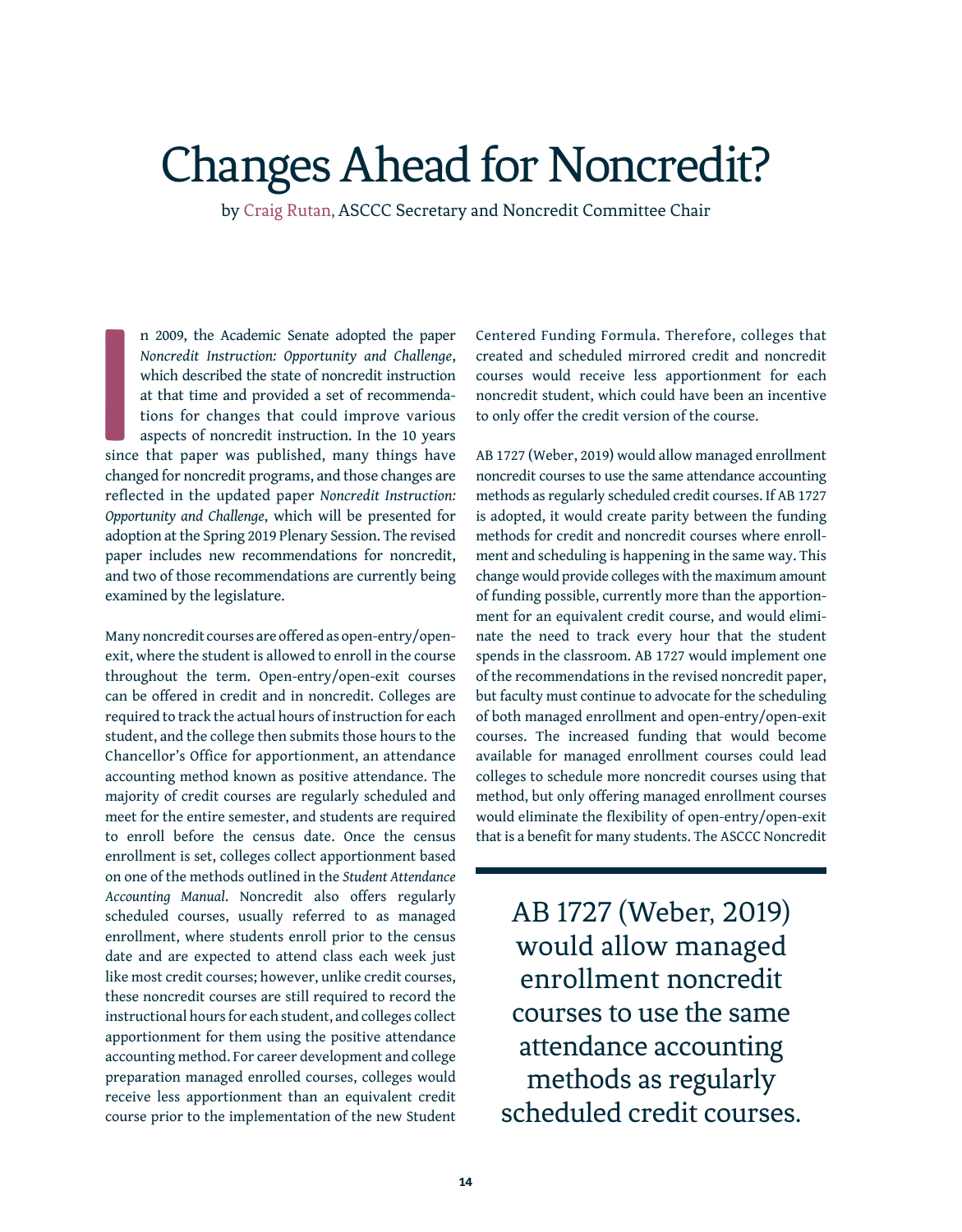SB 777 (Rubio) would revise the FON to require districts to develop a five-year plan to reach the goal of having 75% of instruction delivered by full-time faculty.

Committee's goal is to have noncredit and credit courses have access to the same attendance accounting methods, but faculty must advocate to maintain various options when scheduling noncredit courses to ensure the needs of all students are being met.

The other recommendation that the legislature may act on is incorporating full-time noncredit faculty into the Faculty Obligation Number, or FON. Resolutions 7.01 F14 and 7.01 F18 both directed the Academic Senate to work with the Chancellor's Office to incorporate noncredit faculty into the FON. Title 5 §51025 requires colleges to increase the number of full-time credit faculty each year in proportion to their funded growth in credit FTES. Adding noncredit into the regulation might seem a simple matter, but the issue is more complicated than it appears. The FON for credit faculty was initially calculated for each district in 1989 and has been adjusted for each district over time as funded credit FTES have increased. Since noncredit faculty have never been included in the FON, no minimum number of full-time noncredit faculty has been required for each district. To establish the starting noncredit FON, the Chancellor's Office could use the current total of full-time noncredit faculty in each district, use the same percentage of instruction that must be delivered by full-time faculty that is used for their credit programs, or use some other method. The problem with setting the initial FON based on the number of full-time noncredit faculty that a district normally employs is that most districts do not have a significant number of full-time noncredit faculty, and

many districts do not have any. If increases in noncredit FTES required districts to hire additional full-time noncredit faculty, the number of full-time noncredit faculty in the system would go up, but the percentage of noncredit instruction done by full-time faculty would be low. If districts were required to have the same percentage of full-time instruction for both credit or noncredit, many districts would not have the financial or human resources necessary to hire a sufficient number of full-time noncredit faculty to meet their new FON.

SB 777 (Rubio, 2019) would revise the FON to require districts to develop a five-year plan to reach the goal of having 75% of instruction delivered by full-time faculty. While the 75% goal was established for credit instruction by AB 1725 (Vasconcellos) in 1988, the proposed legislation states that "because noncredit instruction has an increasing role in college efforts to address student success needs, the board of governors shall determine how to apply the 75-percent goal to both credit and noncredit faculty in both state-supported and basic-aid districts." If SB 777 is adopted, the Chancellor's Office will be required to incorporate noncredit faculty into the FON. The challenge of establishing a baseline for the FON for noncredit faculty still needs to be addressed, but SB 777 would require that it happen. No guarantee exists that SB 777 will be adopted or that it will not be changed during the legislative process, but the introduction of the bill indicates that the legislature is looking to revisit the goal of 75% full-time instruction and that noncredit faculty are a vital part of community college instruction.

The legislative process has only recently begun, and these two bills may change significantly over the coming months, but the introduction of the bills indicates that the legislature has continued interest in noncredit instruction and its value for students. The Academic Senate will be monitoring both bills and will continue to work with legislative staff to ensure that the staff has all of the information that is necessary. Noncredit instruction has changed significantly over the years, and more changes may well be coming in the near future.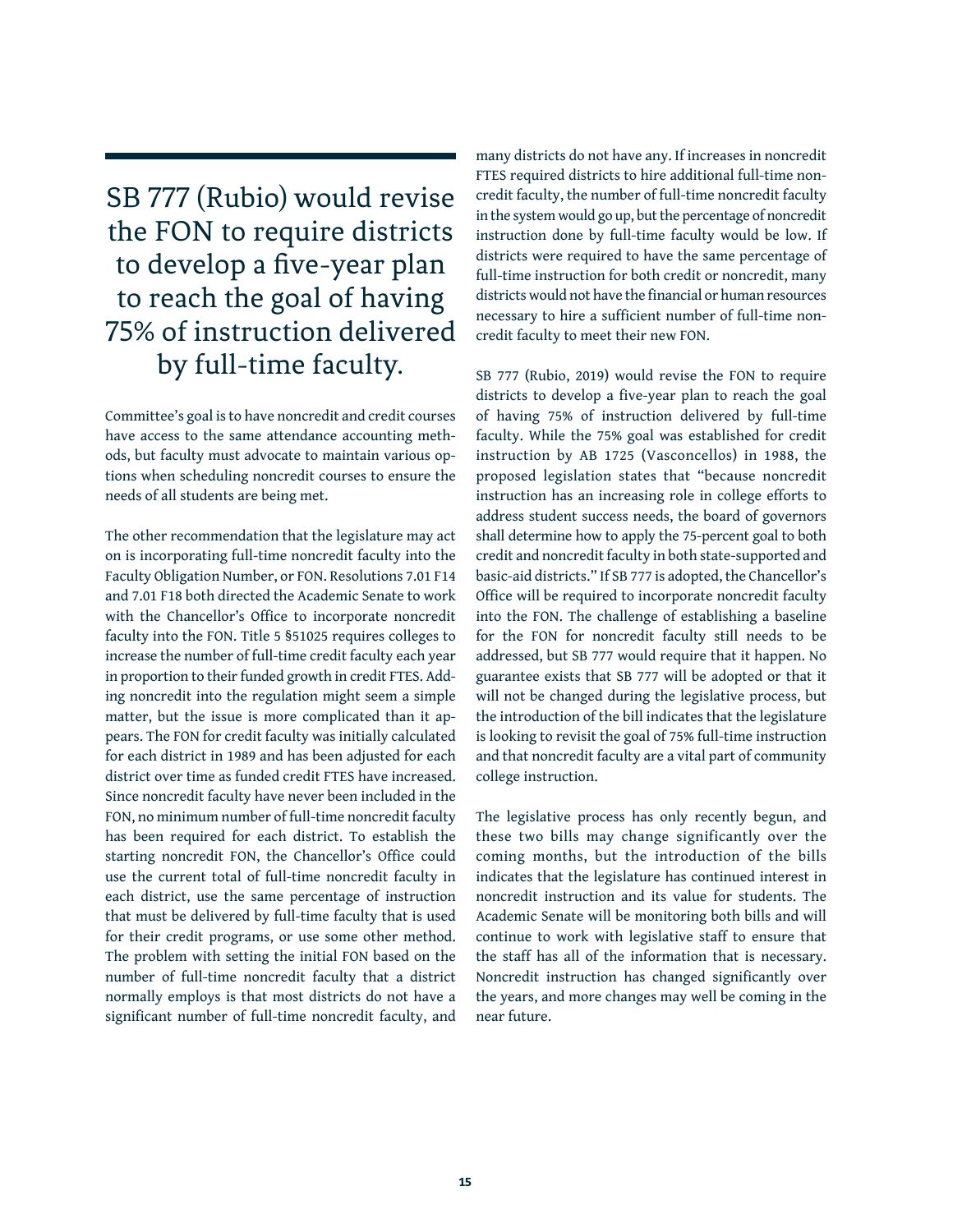### Libraries and Guided Pathways: Aligning Library Work with a New Framework

by Cynthia Mari Orozco, ASCCC Guided Pathways Task Force

**Lating** ibraries can play an integral role in the guided pathways framework rolling out across the state; however, much uncertainty still exists regarding the ways in which libraries fit into a larger guided pathways framework. In the "CCCCO Principles: Key Elements of Guided Pathways",**<sup>1</sup>** the principle of guided pathways that most clearly aligns with libraries is as follows: "Integrated support services in ways that make it easier for students to get the help they need during every step of their community college experience." Community college librarians likely recognize this principle to exemplify the underlying ethos of their everyday work. The larger Guided Pathways framework is meant to better integrate instruction and student services, providing libraries an opportunity to rethink and re-contextualize library resources and services on college campuses.

Some ways in which library work aligns with the guided pathways framework include the following:**<sup>2</sup>**

- Traditional single-session library orientations developed to supplement new metamajors
- Sequenced library instruction or scaffolded information literacy for various pathways
- Embedded instruction (e.g. career center, individual departments, Canvas courses)
- New and redesigned printed library guides centered on metamajors, including career information
- Library workshops around pathway-specific information literacy concepts or career research and information
- Building intentional support services in cooperation with various campus entities, including career services, counseling, and others
- Providing openly licensed, easy-to-adopt information literacy instruction and supplemental materials for classroom instructors in Canvas Commons
- Train the trainer models in which library faculty work with other faculty, tutors, and campus partners to scaffold information literacy into the classroom, tutoring sessions, and other instructional opportunities
- Incorporating metamajor and career pathways guidance in credit-bearing information literacy courses
- Liaison models in which library faculty are assigned to specific metamajors as a consistent point of contact

#### REFERENCE SERVICES

- Traditional reference services at the reference desk or through an online chat reference
- Newer models of reference services, including embedded reference (e.g. FYE, career center, individual departments, Canvas courses, library liaisons), roving reference, and others
- Reimagining reference services and questioning whether all students who need reference help are seeking out assistance; if not, colleges should explore how they can get students to ask for help and how they can anticipate students' reference needs and meet them where they are

*<sup>1</sup> [http://cccgp.cccco.edu/Portals/0/PrinciplesofGuidedPath](http://cccgp.cccco.edu/Portals/0/PrinciplesofGuidedPathways-090817.pdf)[ways-090817.pdf](http://cccgp.cccco.edu/Portals/0/PrinciplesofGuidedPathways-090817.pdf)*

*<sup>2</sup> These strategies are derived from various conversations with librarians regarding library work and guided pathways, as well as the presentation from and conversations at "California Community Colleges Libraries and Guided Pathways: A Collaborative Workshop" presented by Elizabeth Bowman of Santa Barbara City College, [https://cclibrarians.org/event/california-communi](https://cclibrarians.org/event/california-community-college-libraries-and-guided-pathways-collaborative-workshop-wed-04252018)[ty-college-libraries-and-guided-pathways-collaborative-work](https://cclibrarians.org/event/california-community-college-libraries-and-guided-pathways-collaborative-workshop-wed-04252018)[shop-wed-04252018](https://cclibrarians.org/event/california-community-college-libraries-and-guided-pathways-collaborative-workshop-wed-04252018)*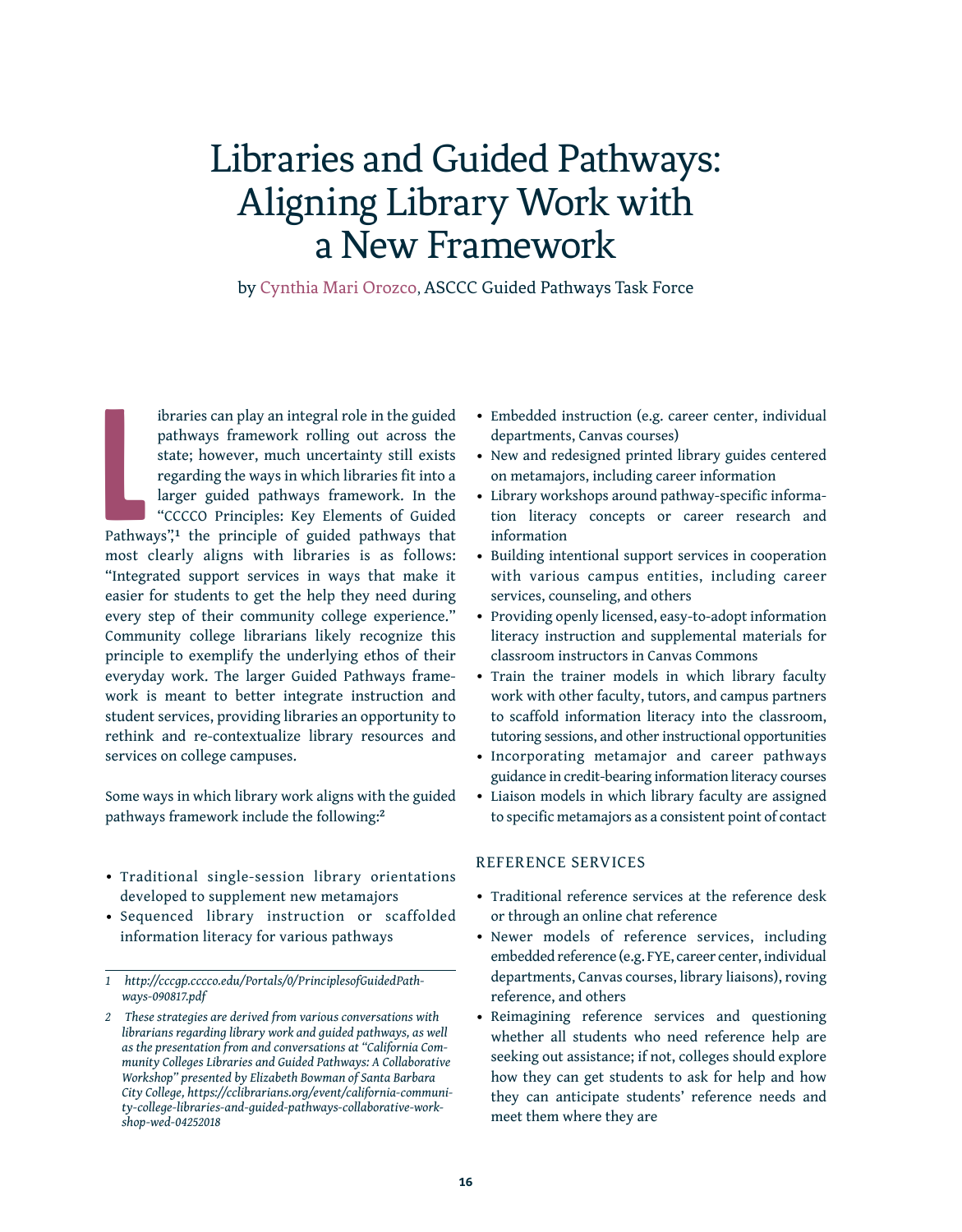### OPEN EDUCATIONAL RESOURCES

- Support classroom faculty in finding, using, and creating OER for courses and career pathways
- Create working spaces for discussions around OER for specific courses and career pathways in shared spaces such as OER Commons and Slack

### LIBRARY COLLECTIONS & E-RESOURCES

- Evaluation of physical and e-resources collections to identify gaps in respect to course taking patterns and career pathways
- Creating or redrafting collection development policies to allocate collection priority to the college's established pathways
- Developing, sustaining, and preserving diverse and inclusive collections encompassing of all courses and a wide variety of career paths
- Disseminating information regarding existing physical and e-resources collections to campus partners and liaisons
- Highlighting or restructuring physical and online spaces to emphasize pathways, such as organizing database lists around metamajors

#### CATALOGING & SYSTEMS

- Maximizing discovery of and access to materials and information with special attention to pathways and careers in order to facilitate retrieval, browsing, and optimal use.
- Consideration of reclassification and reorganization of items as needed to align with metamajors and careers under the guided pathways framework
- Guidance for students in formal instruction and reference transactions inclusive of classification and how collections are organized

#### LIBRARY PHYSICAL AND ONLINE SPACE

- Inclusion of career resources on the college's library website
- Library website design or redesign in consideration of metamajors
- Library displays around various pathways, including community-curated exhibitions and book displays
- Hosting events regarding various pathways
- Signage and wayfinding that promote discoverability of resources for various metamajors
- Library space conducive to fulfilling various needs of students, such as group study and silent areas
- Embedded campus support from within the library regarding counselors, admissions, and other areas

### CAMPUS GOVERNANCE & WORKING GROUPS

- Library presence in guided pathways conversations at the campus, district, local, and state level
- Involvement in metamajor support teams

### OTHER DEPARTMENT FUNCTIONS

- Strategic planning in alignment with guided pathways principles
- Robust and intentional onboarding, training, and professional development opportunities for new faculty and staff, both full-time and part-time
- Robust and intentional onboarding, training, and professional development opportunities for library student workers
- Recruiting and retaining individuals who bring a range of perspectives to the various functions of library work
- Universal student ID cards for library accounts, printing, and other campus services
- Attention to service and creating a welcoming space in which students are encouraged to thrive

Librarians often experience frustration due to campus partners not knowing exactly what libraries can provide. Furthermore, all too often library faculty and staff are excluded from conversations around student success initiatives.**3** Guided pathways provide an opportunity for libraries to showcase what they already offer and what they can further offer to college campuses.

*<sup>3</sup> [https://www.asccc.org/resolutions/inclusion-library-faculty](https://www.asccc.org/resolutions/inclusion-library-faculty-college-cross-functional-teams-guided-pathways-and-other)[college-cross-functional-teams-guided-pathways-and-other](https://www.asccc.org/resolutions/inclusion-library-faculty-college-cross-functional-teams-guided-pathways-and-other)*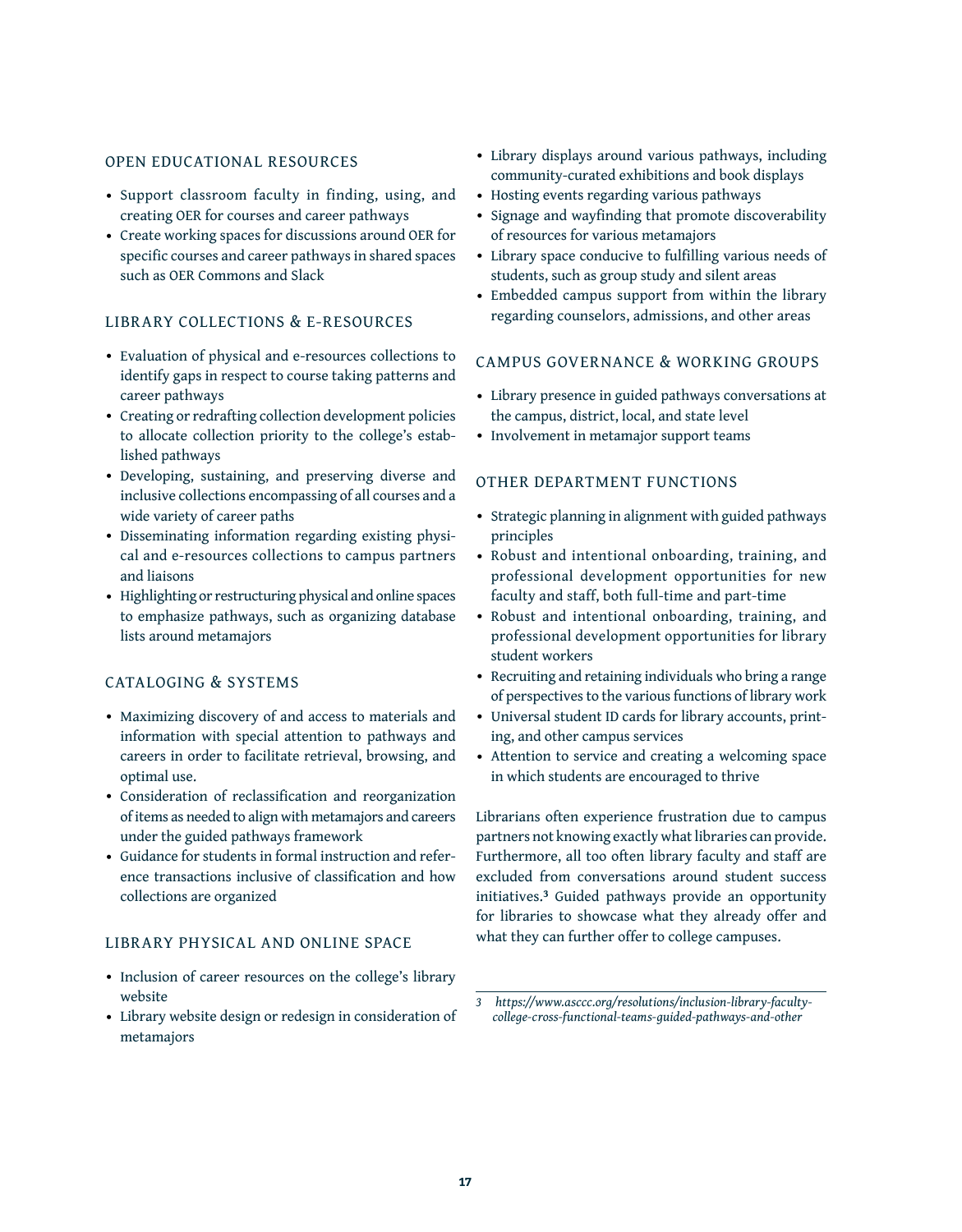## The 4th Pillar: Guiding Questions to Focus and Define Faculty Involvement

by Christy Karau, ASCCC Educational Policies Committee member

*Note: The following article is not an official statement of the Academic Senate for California Community Colleges. The article is intended to engender discussion and consideration by local colleges.*

Marian Company of the Marian Company of the Maria Company of the Maria Company of the Maria Company of the Maria Company of the Maria Company of the Maria Company of the Maria Company of the Maria Company of the Maria Comp any California community colleges are well on their way toward implementing various aspects of the Guided Pathways (GP) framework and its four pillars in hopes of increasing student success and completion. The CCC GP framework is similar to many of the strategies used in the national pathways movement, but it deviates in one specific area. This difference undercuts an integral part of the pathways approach, thereby creating a revised label and set of practices under its fourth pillar. The CCC version describes the four pillars of Guided Pathways: create clear curricular pathways to employment and further education, help students choose and enter their pathways, help students stay on their paths, and ensure learning is happening with intentional outcomes.**<sup>1</sup>** The problem with this fourth pillar is that it does not emphasize or even mention the importance of teaching.

Perhaps the connection between teaching and learning is so fundamental that one can safely assume that ensuring learning depends on effective teaching. However, when one looks at other instances of the fourth pillar, the connection is explicit and not assumed. For example, the National Center for Inquiry and Improvement includes a more detailed explanation beyond the phrase "ensure students are learning" and one that is at the core

of what faculty do and what they should be doing to improve success rates and close equity gaps. Johnstone and Karandjeff state, "To fully implement a guided pathways approach, colleges must…ensure students are learning with clear program outcomes…and effective instructional practices."**2** Another Guided Pathways model produced by the American Association of Community Colleges, Achieving the Dream, and others prescribes "Faculty-led improvement of teaching practices" under the heading "Ensure Students are Learning."**<sup>3</sup>**

While well-intended, the CCC GP phrase "ensure learning" misses the mark in helping faculty fulfill their role and responsibilities in developing and implementing their colleges' fourth pillar. As even the most skilled and talented educators would admit, faculty simply cannot ensure learning. However, one thing faculty can ensure is effective teaching that is learner-centered and utilizes basic instructional design principles.

Assessment of learning, if fully understood and applied correctly, could be the quintessential tool for educators. However, the purposefulness of such assessment became lost in an accreditation mandate and continues to be misapplied. Over the last ten years, educators rushed to create Student Learning Outcomes (SLOs), institutions invested large sums of money and resources in assessment management systems, and higher education profession-

*<sup>1</sup> CCCCO. (2016).* Principles of Guided Pathways*. Retrieved from http://cccgp.cccco.edu/Portals/0/GuidedPathways-principles-ofgp-ADA\_091818.pdf*

*<sup>2</sup> Johnstone, R. and Karandjeff, K. (2017). Guided Pathways Demystified II. Retrieved from http://ncii-improve.com/wpcontent/uploads/2017/09/GP-Demystified-II-091517.pdf*

*<sup>3</sup> American Association of Community Colleges. (2017). Guided Pathways: Planning, Implementation, Evaluation. Retrieved from https://www.pathwaysresources.org/wp-content/uploads/2018/02/PathwaysGraphic462017.pdf*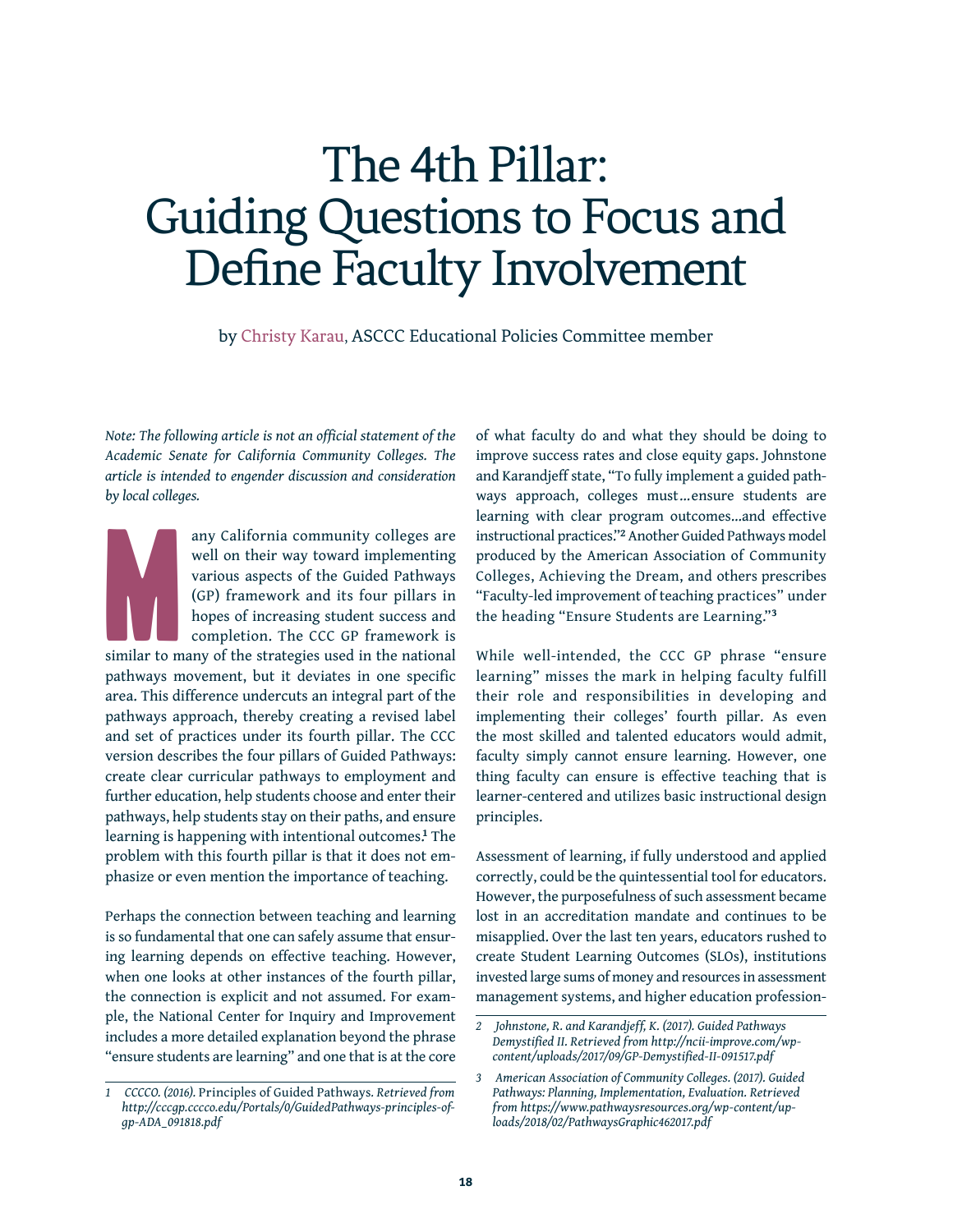als held conferences and focused efforts attempting to facilitate SLO assessment. Under this model, assessment too often meant checking boxes and inserting numbers to comply with the accreditation standards. For example, on the 2018 ACCJC Annual Report, question 20 asks, "Number of college courses with ongoing assessment of learning outcomes."**4** Any response to this question should suffice because the question misses the importance and true value of assessment, which is to determine whether students are learning what faculty intend them to learn. The need to comply with an accreditation mandate overshadows the real questions faculty should be asking when conducting self-evaluations, teaching, or designing courses.

To their own detriment, institutions often frame the questions surrounding assessment practice in a way that measures whether they have assessments or whether they use assessments. They ask closed-ended questions that allow faculty to move on after answering: "Faculty assess whether students are mastering learning outcomes," "Results of learning outcomes assessments are used to improve teaching and learning through program review," or "The college tracks attainment of learning outcomes." Embedded in these questions is an intent significantly tied to the educators' purposes and mission, yet it becomes lost because institutions default to a compliance mindset.

Make assessment useful by asking the right questions and keeping it part of collegial dialogue. Ask action-oriented questions that force instructors to talk about how assessment is changing their teaching practices.

If colleges follow the current fourth pillar guidelines, their efforts may be narrowly centered around well-intentioned but misguided practices that cannot guarantee or ensure learning or improve instruction. Instead colleges must make assessment useful by asking action-oriented questions that force instructors to talk about how assessment is changing their teaching practices. Faculty need to discuss openly how assessment functions within their environment to reveal the relationship between outcomes and learning. Ensuring learning does not simply occur because courses have outcomes. Rather, outcome attainment is the result of effective teaching, and outcome assessment is the conduit that informs the educator and student as to whether learning has occurred. When a gap is discovered, instructors make adjustments to the instructional design, teach, and assess all over again. Peer discussions about assessment practices have value and can improve teaching for all. In this way, when colleges foster collaboration, the usefulness of assessment becomes apparent and faculty better understand its meaning.

**Guiding questions regarding assessment:** What is meaningful assessment? How does it work? How can assessment be utilized in a way that will ensure effective teaching? How are outcomes and learning connected? How much time do we schedule to engage in meaningful conversations about assessment practices? Are faculty prepared to have conversations about assessment?

Effective teaching begins with the end in mind. By identifying course outcomes or goals for students, instructors determine what they want to achieve, and this process informs all other instructional decisions. Faculty may consider how they will know if students have learned what they want them to learn, how successful completion of the course will empower students, and what will count as evidence of student success in the class. According to instructional design expert McTighe, "Learning is enhanced when teachers think purposefully about curricular planning… and effective curriculum is planned backward from longterm desired results or outcomes."**5** Other scholars note this point as well, adding that purposeful selection

*<sup>4</sup> ACCJC. (2018). ACCJC Getting Started—2018 Annual Report. Retrieved from https://survey.accjc.org/annualreport/Getting\_Started\_2018\_Annual\_Report.pdf*

*<sup>5</sup> ASCD. (2012). Understanding By Design Framework. Retrieved from https://www.ascd.org/ASCD/pdf/siteASCD/publications/ UbD\_WhitePaper0312.pdf*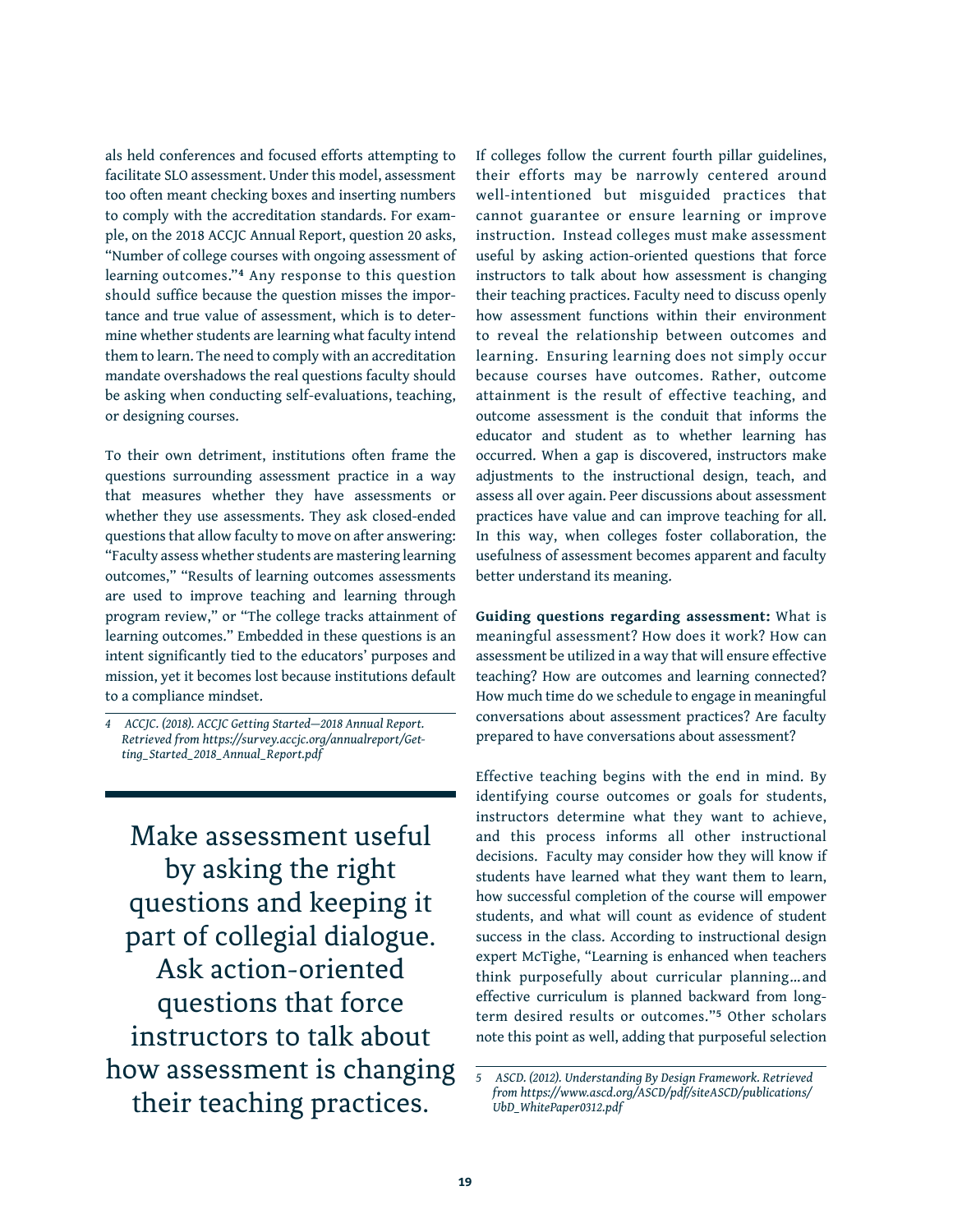of activities and content leads to improved student performance.**<sup>6</sup>**

If student success is tied to effective teaching, community college educators need professional development to progress and grow as teaching experts. Metaphorically, the instructor is the stylobate of the pillar, and his or her subject area expertise is only part of the composition of that foundation. For institutions that embrace Guided Pathways, the opportunity and faculty imperative of the fourth pillar is to build capacity in areas that support effective teaching and learning through professional development. This process should include assessment training in addition to learning opportunities based in instructional design.

**Guiding questions regarding professional development:**

What professional development opportunities are available to help faculty build skills for instructional design and course planning? How can the college ensure adequate resources are available to faculty to improve teaching skills? What pathway is available for faculty to become teaching experts? How does the college prioritize and make training accessible for part-time faculty?

The Guided Pathways movement is designed to help community college students "progress more quickly and with a higher chance of completion."**7** The Four Pillar Model was implemented by the California Community Colleges Chancellor's Office to give colleges a "highly structured approach to student success."**8** The plan was to disrupt traditional institutional practices in order to achieve widespread organizational change that would positively impact students and reduce equity gaps. Some faculty bristle at the overused phrase "student success" or are skeptical of the imposed new structure. These educators should remember that the fourth pillar is their domain, a part of the 10+1 areas of academic senate purview. Faculty have the opportunity to define, shape and implement their institutions' Guided Pathways approaches to helping students succeed. The fourth pillar situates faculty as agents of improvement

Faculty have the opportunity to define, shape and implement their institutions' Guided Pathways approaches to helping students succeed.

and designers of student-centered learning systems. That faculty have purview in this area is important because studies suggest that faculty can contribute to educational equity and increasing student success.**<sup>9</sup>** Specifically, the research links success to intentionally designed courses and faculty-student interactions.

In one study, "transparency," explained as, "structuring learning experiences to meet the needs of students," improved underserved students' educational experiences.**10** In another study, the Center for Community College Student Engagement examined the experiences of men of color and identified four areas of importance for student success: personal connections, high expectations, instructor qualities such as showing interest in students, and engagement.**11** If student success is tied to effective teaching and relationships, community college educators need to know how to design, assess, and evaluate the entire learning system, focusing not only what they teach but also on how they teach. This perspective creates a new set of goals or outcomes. In this system, student learning outcomes describe where faculty want students to go and allow faculty to measure whether the students got there, and equity outcomes are used to describe and measure faculty responsiveness to diversity while teaching. Based on Linton's Equity Framework,

*<sup>6</sup> Arend, B., and Fink, L. (2013). Facilitating Seven Ways of Learning. Sterling: Stylus Publishing, LLC.*

*<sup>7</sup> Completion By Design. (2010). Completion by Design Concept Paper. Retrieved from https://www.completionbydesign.org/s/ article/Completion-by-Design-Concept-Paper-September-2010*

*<sup>8</sup> CCCCO. (2016). Principles of Guided Pathways. Retrieved from http://cccgp.cccco.edu/Portals/0/GuidedPathways-principles-ofgp-ADA\_091818.pdf*

*<sup>9</sup> Winkelmes, M., Bernacki, M., Butler, J., Zochowski, M., Golanics, J., Harriss Weavil, K. (2016). A Teaching Intervention that Increases Underserved College Students' Success. AAC&U Peer Review; Linton, C. (2011). The Equity Framework. Thousand Oaks: Corwin.*

*<sup>10</sup> Winkelmes, M. (2013). Transparency in Teaching: Faculty Share Data and Improve Students' Learning. Liberal Education, 48-55.*

*<sup>11</sup> Center for Community College Student Engagement. (2014). Aspirations to Achievement. Austin: CCCSE.*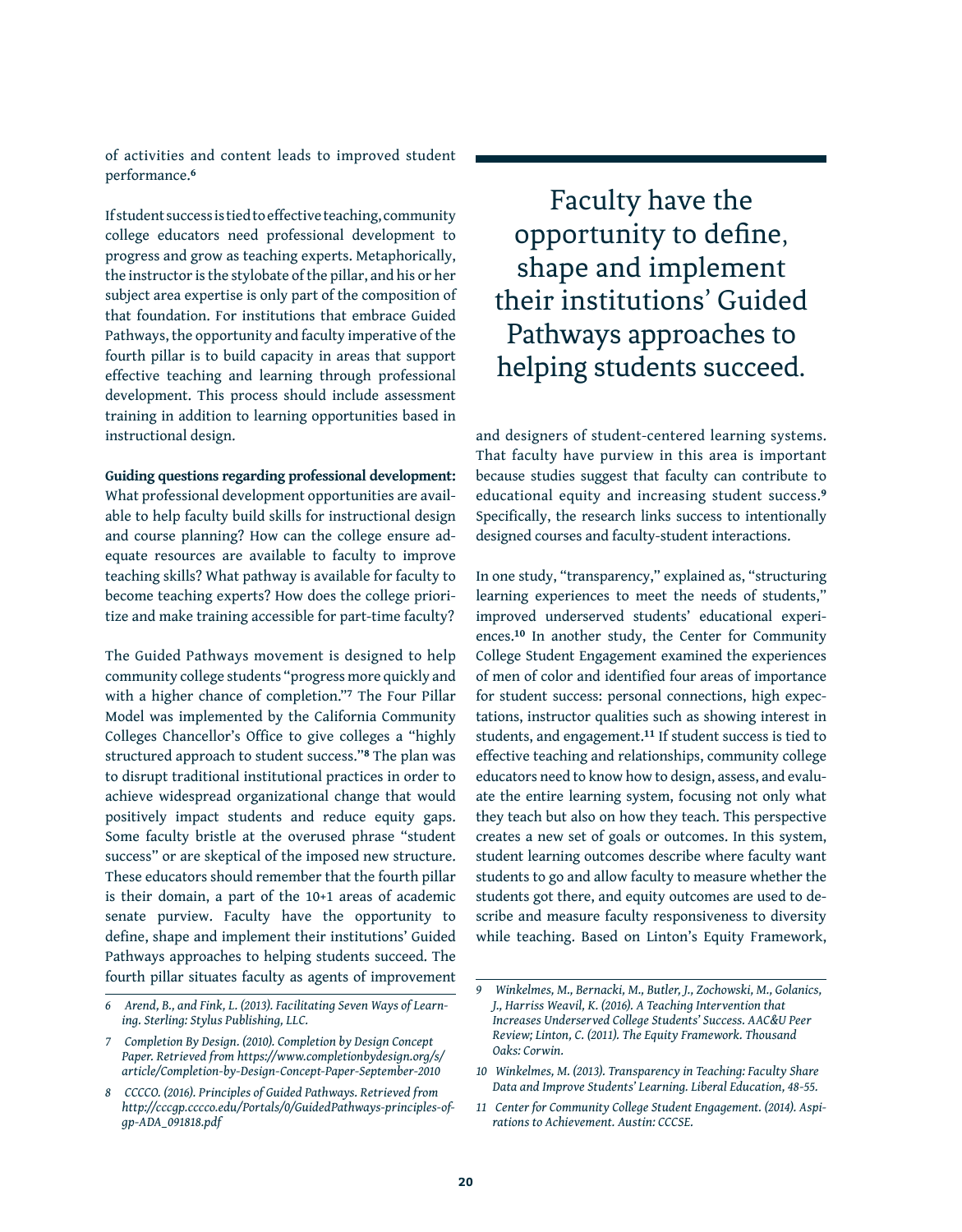equity outcomes applied to instructional design would include the following characteristics: expectations, rigor, relevancy, and relationships.**<sup>12</sup>**

Work in the fourth pillar begins with faculty acknowledging their roles as the designers of the learning system and with a willingness to apply the equity framework to their design. This approach, too, is a fourth pillar imperative: to operationalize equity, create equity outcomes, and commit to instructional design practices that help faculty attend to diversity. For example, when built into the design of the learning system, SLO assessment may tell faculty to increase the amount of practice students need to develop a new skill, while equity outcomes assessment may reveal that students do not see themselves in the content.**13** The goal is to create a learning system that simultaneously considers unique student needs and evaluates design elements such as outcomes, assessment, lesson plans, and the instructional environment. This new and equitable assessment and design intervention could prove an innovative strategy to improve teaching and learning. In addition, at its core this approach may help educators form a more complete picture of the learning system.

**Guiding questions on instructional design**: How will interactions in my classroom affect learning? In what ways is the content relevant and inclusive? Who are my students, and how will structured learning experiences reveal who they are? Are lessons and activities organized in a way that allow students to feel heard and respected? Why are activities and learning materials having the results indicated by learners? How are assessment practices considerate of student needs? How is trust-building promoted in this course? How are students given opportunities to interact with each other in a way that supports learning? At what intervals are students asked for feedback? How is data used to understand how to serve all students?**<sup>14</sup>**

One of the most detrimental approaches to Guided Pathways is to limit the involvement of faculty, assign work to a specialized group that becomes conversant in the language of the movement, and reduce the knowledge and learnings for successful implementation to a few buzzwords or catch phrases in order to make it easy for the culture to embrace. Organizational change is not easy and requires a resilience, a type of tenacity that believes the work of building understanding is never complete. Kezar describes this activity in the change process as "sensemaking," a way of understanding change and making it meaningful for stakeholders. In her study, college teams undergoing widespread change efforts made the most progress when faculty developed common understandings of their work relative to the change initiative, and campuses that stalled in their progress stopped giving their teams opportunities for sensemaking because they believed that task of understanding was complete.**<sup>15</sup>**

An institution may fail to experience genuine faculty engagement that results in transformational change if it starts packaging essential functions and elements of Guided Pathways into phrases such as "equity mindset," "ensure learning," and "culture of assessment" hoping they will have meaning or be inspirational. Faculty may struggle to see themselves connected to Guided Pathways if they are not given opportunities to arrive at shared meaning, defining or learning what those words really mean and understanding how they are situated in the local context of their college. Faculty need time and space for sensemaking in order to fit into Guided Pathways as the instructional drivers of the redesign: building capacity for professional development, making assessment a useful practice, and designing equitable student-centered learning systems. Colleges should commit to a plan that includes activities for all faculty, part-time and full-time, to understand their roles in the redesign and encourage opportunities where faculty collectively shape and make sense of the fourth pillar.

*<sup>12</sup> Linton, C. (2011). The Equity Framework. Thousand Oaks: Corwin.*

*<sup>13</sup> Gagne, R., Wager, W., Golas, K., Keller, J. (2005). Principles of Instructional Design. Belmont: Wadsworth.*

*<sup>14</sup> Bell, L., Goodman, D., and Oullett, M. (2016). Design and Facilitation. In Teaching for Diversity and Social Justice (pp. 56-93). New York: Routledge.*

*<sup>15</sup> Kezar, A. (2013). Understanding sensemaking/sensgiving in transformational change processes from the bottom up. Higher Education, 761-780.*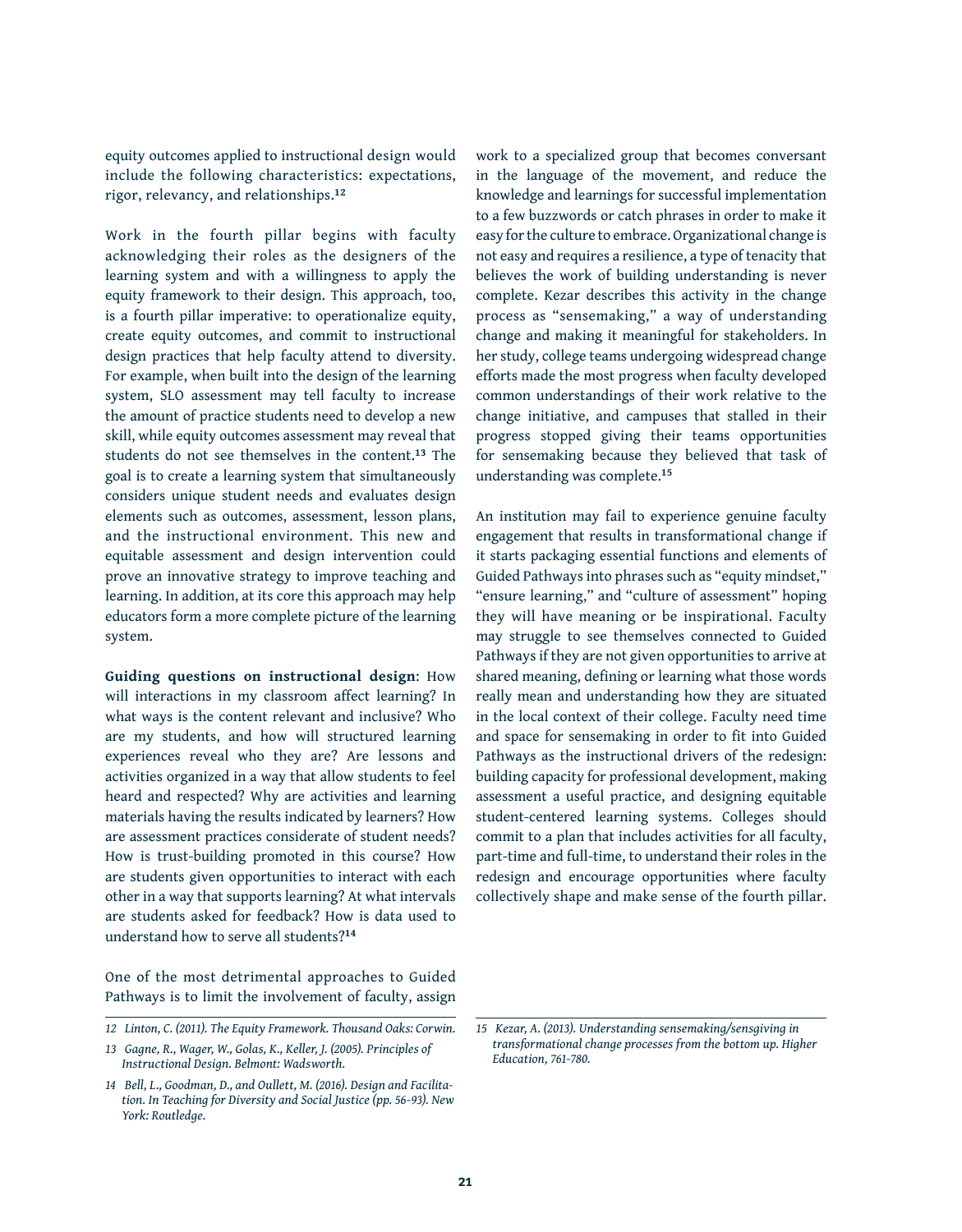# Campus Pride: Supporting LGBTQ+ Students at Your College

by Nathaniel J. Donahue, Equity and Diversity Action Committee

**I** n order to best serve LBGTQ+ students, colleges must first help them to claim and nurture their identities on campuses that support and reflect them by providing targeted services and opportunities for the building of community and the fostering of academic success. While the LGBTQ+ movement has made considerable strides and notched lofty political successes over the past decades, systemic oppression and both familial and social pressures still prohibit many students from coming out of the closet, thus compelling us to provide spaces for students to create community during this learning process. Colleges can employ various practices that will help to attract and retain LGBTQ+ students as well as inspire and abet the completion of their goals.

First, colleges must recognize the intersectional identities of LGBTQ+ students, many of whom face systemic barriers on a variety of levels including race, gender, sexuality, documentation status, and socioeconomic position within a system of global capitalism that often refuses to accept their personhood. If data is required to inform Student Equity Plans, then colleges must begin an earnest effort to responsibly collect data regarding LGBTQ+ students. The ASCCC has passed three resolutions pertaining to the collection and dissemination of data regarding LGBTQ+ students by the Chancellor's Office from CCC Apply, but to date such information has not been provided to the colleges.**1** In addition, exact data regarding the demographics of this student population is sometimes difficult to accurately ascertain because of students' desire for privacy. Regardless of these challenges, the demographics of LGBTQ+ students may reasonably be assumed to reflect the overall student demographics on a campus. Therefore, a vast majority of queer students may be students of color, and many may be undocumented or the first of their families to attend college. Colleges must ensure that at the beginning of their academic and professional journey these students can see themselves in the physical environment the moment they step foot on campus.

Decades of scholarship has shown that students achieve their goals when they see themselves validated and reflected by the physical spaces in which they study and work. For many of our LGBTQ+ students, "external validation is initially needed to move students toward acknowledgement of their own internal selfcapableness and potentiality."**2** Another recent study found a 23% variance in academic success for queerspectrum students and that "[LGBTQ+] students who had higher comfort with campus climate, greater ratings of institutional action perceptions for campus climate, and warmer perceptions of campus climate, rated their academic success as higher."**3** Therefore, colleges should provide signs and banners all over campus, as well as on the college website, with images of queer students, promotion of LGBTQ+ themed events, and messages of support. Curriculum must be intentionally designed to include queer voices, scholarship, science, and art. Financial aid, scholarship, DACA, and transfer

*<sup>1</sup> See Resolution 7.01, fall 2015, "LGBT MIS Data Collection and Dissemination" (Bruno), Resolution 7.04, Spring 2017, "Accessing Data on LGBT-Identified Students from the CCC Apply" (Pitman), Resolution 3.01, fall 2018, "Non-Binary Gender Option On CCC Apply" (Donahue). The Chancellor's Office has cited privacy concerns regarding the dissemination of this data, which is certainly legitimate. A responsible method of data collection on our LGBTQ+ students needs to be created.* 

*<sup>2</sup> Laura Rendon "Validating Culturally Diverse Students, Toward a New Model of Learning and Student Development" in* Innovative Higher Education*, vol. 19, no. 1, p. 17.*

*<sup>3</sup> Jason C. Garvey, Dian D. Squire, Bret Stachler, and Susan Rankin, "The Impact of Campus Climate on Queer-Spectrum Student Success" in* Journal of LGBT Youth*, vol. 15, Issue 2, February 2018, from abstract.*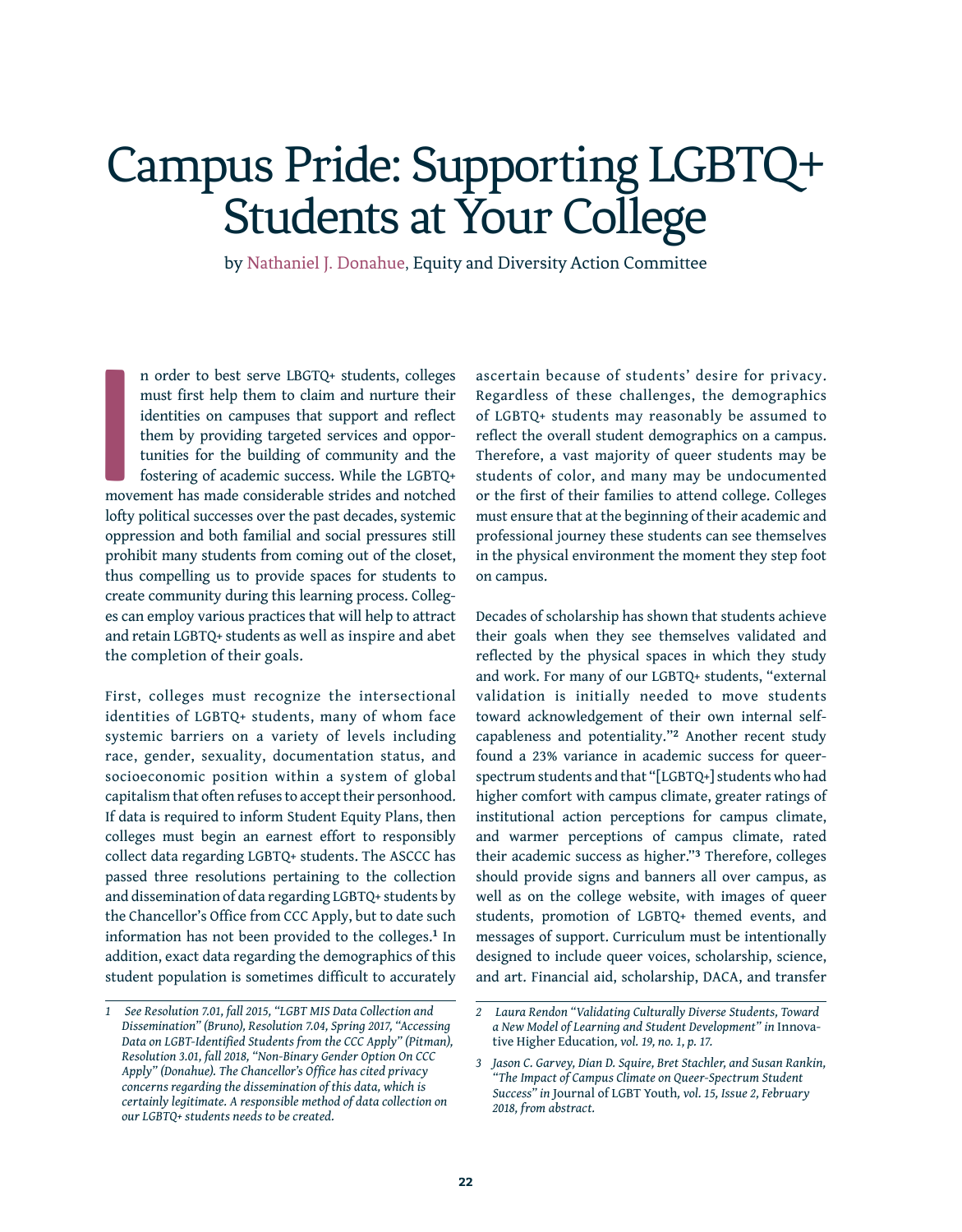### Colleges should have clearly designated and commensurate all gender restrooms in accessible locations across campus.

workshops can all be geared toward LGBTQ+ students who have specific needs and opportunities. And, finally, whenever possible, students should be able to see themselves reflected in a community of proud LGBTQ+ and ally faculty and staff who visibly and vociferously advocate for their rights and success on campus.

If queer and trans students who do not identify with a binary gender category are going to be able to see themselves as part of the integral fabric of college communities, colleges cannot assume their gender and provide compulsory binary gender options on required applications, forms, and other documents. This practice can be alienating, even violent, for students who do not identify with binary gender paradigms. Along similar lines, trans students should be given the option to provide an "affirmed name" on all forms and documents, including on email and the class roster, so they are not misgendered and misnamed in physical or virtual classrooms. A simple practice faculty can employ is to provide their own personal pronouns on the syllabus and during the first class session to at least let students know that they are sensitive and aware of trans and non-binary gender identities and that the space is inclusive. Finally, colleges should have clearly designated and commensurate all gender restrooms in accessible locations across campus. This practice has already become common in airports and many municipal buildings, and all colleges should follow suit.

Ideally, LBGTQ+ events, clubs, and forums should be diffused throughout the many branches of student life of campus. Each college should have at least one robust LGBTQ+ oriented student club with a strong and committed faculty advisor. Via the club, student life offices can promote events for National Coming Out Day, Trans Day of Remembrance, Women's History Month, Black History Month, Hispanic Heritage Month, and Native American Heritage Month, among others. Through this type of intentionally intersectional programming, colleges can not only educate students in their particular fields of interest but also demonstrate and teach new narratives that center the rich histories of LGBTQ+ communities and people of color in art, science, and industry. Furthermore, Pride celebrations can be held in May and June and may include activities such as genderqueer fashion shows, movie nights, karaoke, social justice lectures, pride marches, and lavender graduations. In the best case scenario for LGBTQ+ student services, colleges should establish a physical Pride Center with a strong social media presence that organizes programs and acts as a beacon of community and an engine of success for our LGBTQ+ students and their allies. In addition, after graduation, LGBTQ+ alumni networks and scholarship programs, such as The Point Foundation, can support life-long success after students leave their campuses.

A strong commitment to social justice, as well as incentives from a new funding formula, indicates that system wide the time has come to collect good data and invest many more resources toward the equitable success and completion of LGBTQ+ students. They are among the most resilient and ambitious students, achieving their goals despite experiencing systemic oppression on a variety of intersecting fronts of their social identities. Colleges can do much more, right now, to create services and spaces that facilitate their success. If the community college system commits to creating equitable academic and social pathways that serve LGBTQ+ students, we will make great strides in achieving equitable outcomes for all students.

Students should be able to see themselves reflected in a community of proud LGBTQ+ and ally faculty and staff who visibly advocate for their rights and success on campus.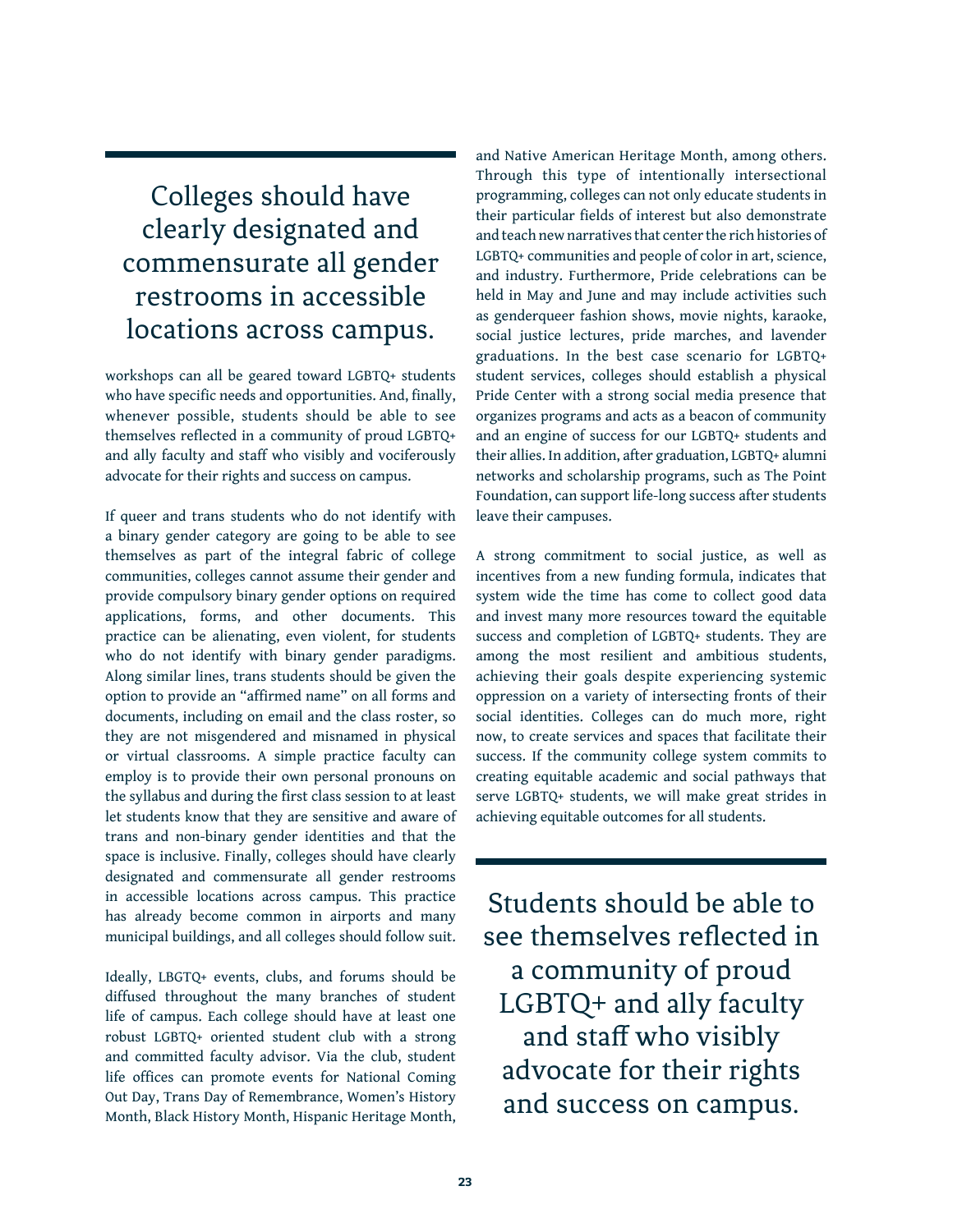## Considerations for Fully-online GE Pathways: Online Oral Comm and Lab Science

by Geoffrey Dyer, ASCCC Area A Representative and Online Education Chair

Note: Content of early 16% of the full time equivalent students in the California Community College System in 2017-2018 were enrolled in distance education courses, according to DataMart from the CCC Chancellor's Office. This percentage has doubled since a decade prior. The National Center for Education Statistics reports that nationally, the proportion of postsecondary students who took at least one course online was 33.1% in 2016, with 15.4% of all postsecondary students enrolling only in online courses.**<sup>1</sup>** Students endeavor to attain their certificates and degrees online for legitimate reasons, including their work schedules, family obligations, location, desired programs, and course availability. Private and for-profit colleges promise Californians personalized, self-paced online programs of study, a model that has informed the California Online Community College.

While faculty at California's 114 colleges strive and innovate to provide online courses without compromising quality, relatively few colleges offer courses online that satisfy the CSU GE Breadth requirements for oral communication or laboratory science. Many faculty in disciplines satisfying these requirements have ardent objections to ever offering their courses online. This perspective precludes students who wish to transfer to the CSU system from completing their degrees completely online. Other faculty have embraced technology and found innovative ways to offer these courses online, which they believe do not compromises course outcomes or quality. The California Virtual Campus-Online Education Initiativ (CVC-OEI's) Course Finder, "Finish Faster Online!," provides a tool for students to look beyond their home colleges for these hard-to-find online courses, but courses satisfying the CSU A1 (oral communication) and B3 (laboratory science) requirements remain a rare commodity. Faculty who want students to be able to complete degrees fully online are faced with the challenge of ensuring that those offerings are of high quality.

Ultimately, per Title 5 §55202 and §55206, determinations of course quality for online courses and the required approval of addenda delineating regular and effective contact are local decisions and processes. In spring

While faculty at California's 114 colleges strive and innovate to provide online courses without compromising quality, relatively few colleges offer courses online that satisfy the CSU GE Breadth requirements for oral communication or laboratory science.

*<sup>1</sup> Lederman, D. (2018, November 7). Online Education Ascends.*  Inside Higher Ed*. Retrieved from https://www.insidehighered. com/digital-learning/article/2018/11/07/new-data-onlineenrollments-grow-and-share-overall-enrollment*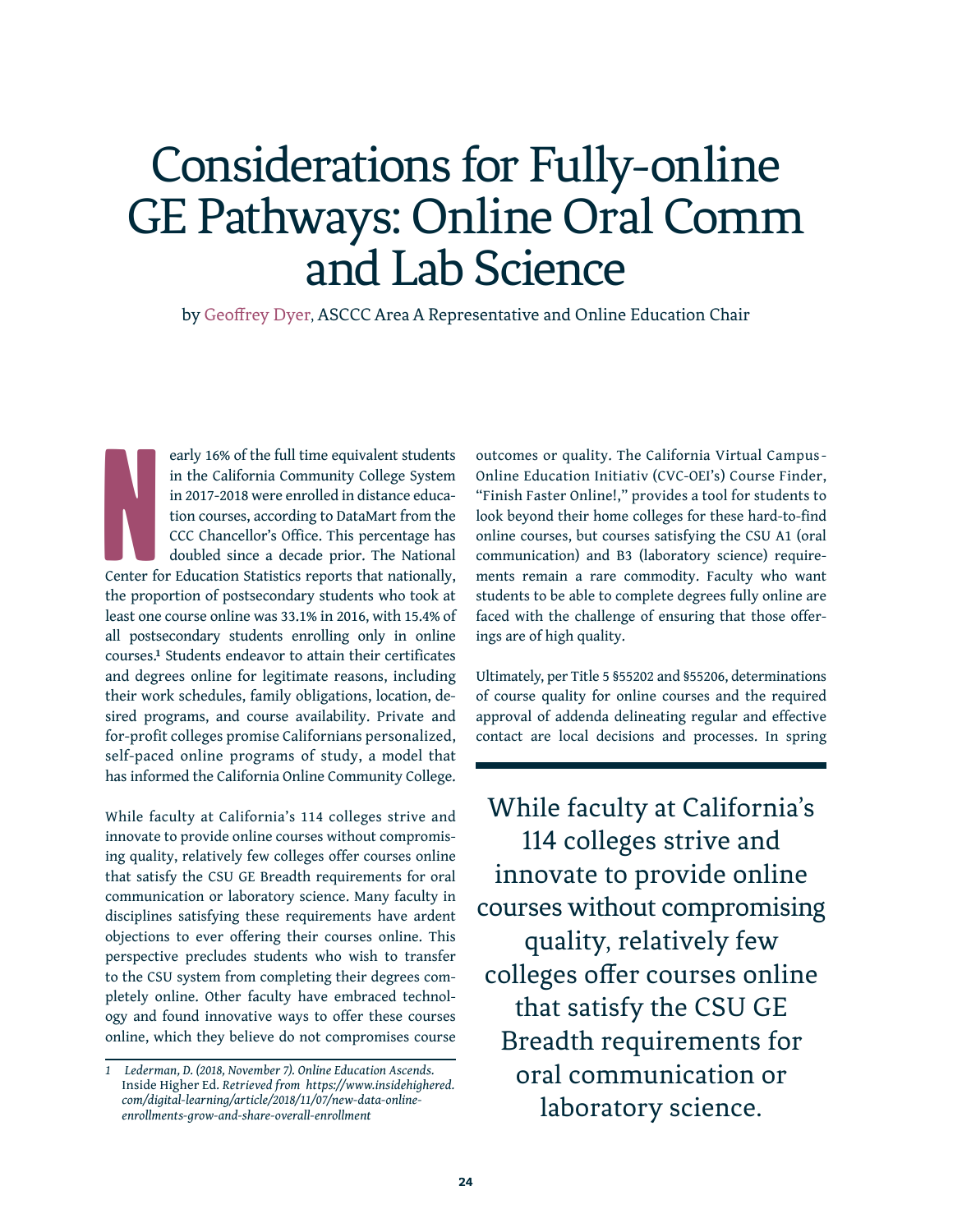of 2018, the ASCCC Online Education Committee conducted two surveys in an effort to identify effective and promising practices for online courses meeting the CSU GE Breadth oral communication and laboratory science requirements. The survey results may be useful for those who are considering offering these courses online and grappling with whether doing so is possible without compromising outcomes.

### THE ORAL COMM REQUIREMENT

Historically, one obstacle to offering certain courses online was attaining articulation with CSU. However, CSU Executive Order 1100 (August, 2017) explicitly states that "GE requirements may be satisfied through courses taught in all modalities." The recently updated *CSU Guiding Notes for Course Reviewers* states that for their purposes, courses that meet the A1 requirement must include "faculty-supervised, faculty-evaluated oral presentations in the presence of others (physically or virtually)" and that "student presentations will be made either in front of faculty or other listeners, or in online environments… ." The *Guiding Notes* document also acknowledges that some CCCs have already gained articulation for interpersonal communication and debate courses but states that these courses "are not a natural fit." This information, taken with C-ID COMM 110's requirement for "speech presentations in front of a live audience," highlights the salient challenge

**FIG. 1** Given your expertise in your discipline, which of the following would you deem to be effective or promising methods for students in an online communication course to give speech presentation in front of a live audience? (select all that apply)



The Online Education Committee surveyed faculty who teach courses satisfying the CSU A1 requirement

for offering oral communication courses online. Disagreement among communication faculty about the appropriateness of teaching oral communication courses online principally hinges on the obstacle of meeting this requirement.

The Online Education Committee surveyed faculty who teach courses satisfying the CSU A1 requirement and found that while very few of the respondents— only 14 out of 139—had taught an oral communication course fully online, significantly greater percentages of the respondents identified at least one effective or promising method for students in an online communication course to deliver speeches in front of a live audience, over half designating "synchronous presentation to classmates using web conference software" and "speech before live, in-person audience… recorded by video and submitted to instructor" as effective or promising methods. Still a third of the respondents designated "speech recorded by video and uploaded for class to review" as promising or effective, while only 15.04% of respondents selected "none" of the identified practices as promising or effective methods for giving speeches before a live audience in an online class (see fig. 1).

Narrative responses to the survey indicated that some faculty use collaborative cloud-based applications such as Zoom, YouSeeU.com, and Google Hangouts. Several faculty raised concerns about the ability to allow for feedback and adaptation in an online speech, and one respondent spoke to the captioning and accessibility concerns associated with students uploading recorded videos for class review. Several respondents voiced staunch objections to oral communication classes ever being offered online. While hybrid courses can be structured in such a way that the speeches may be given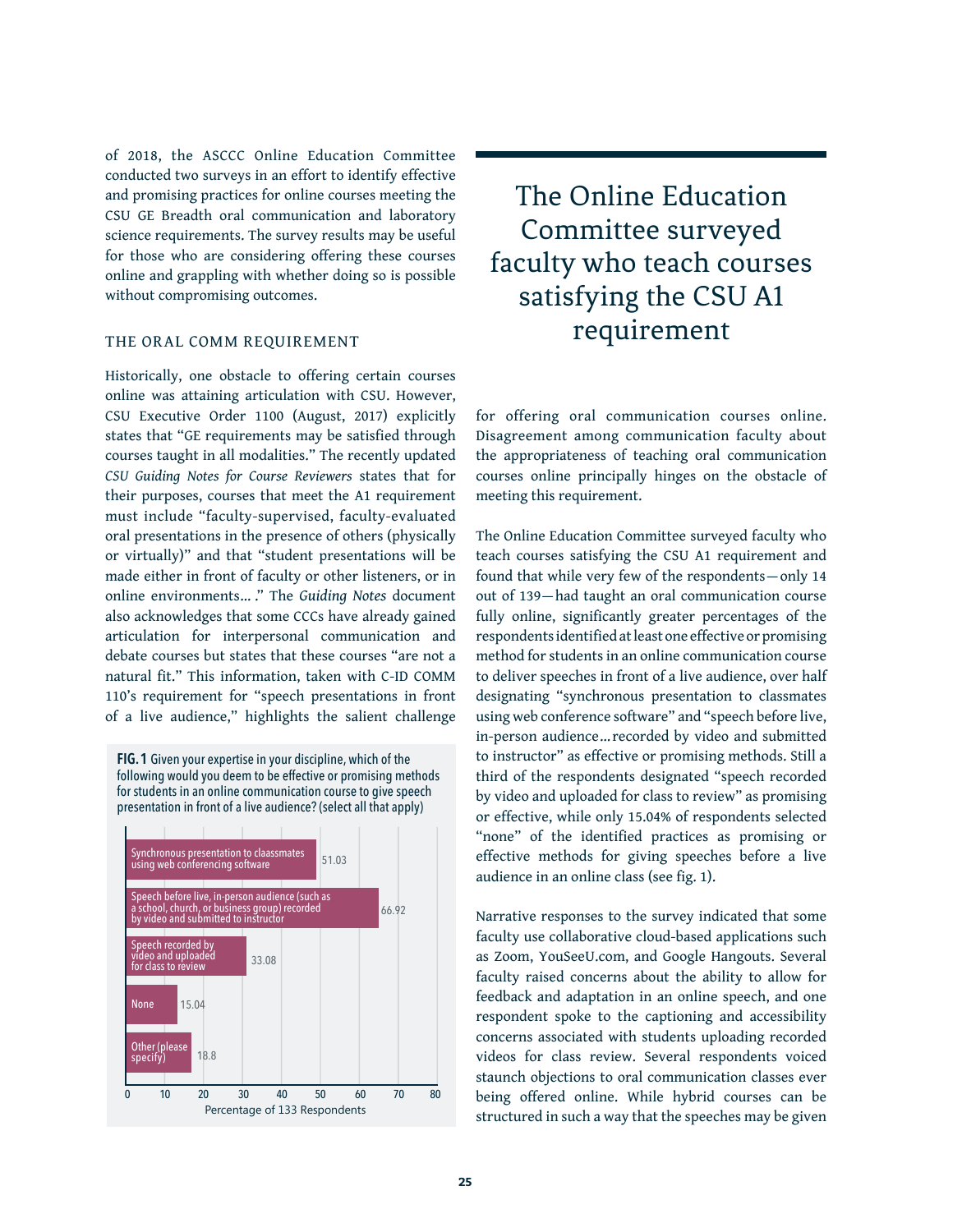in the physical classroom setting, faculty, curriculum committees, and distance education committees who are considering offering oral communication courses fully online may consider the methods identified above as possible ways to meet the CSU A1 and C-ID COMM 110 requirements.

#### THE LAB SCIENCE REQUIREMENT

Conversations about the appropriateness of online courses meeting the CSU B3 requirement for laboratory science are broader in scope than those about oral communication, in that a multitude of subjects in various disciplines are used to meet the lab science requirement. The ASCCC paper *Ensuring an Effective Online Program: A Faculty Perspective* (2018) asserts that "While in some fields online labs are currently considered pedagogically unsound, particularly in the natural sciences, experimentation with online labs is occurring in many fields where such instruction would have been once considered impossible, and as such it behooves faculty to remain familiar with the pedagogy around online instruction." Neither faculty across disciplines nor faculty within a single discipline agree unanimously about the appropriateness or adaptability of laboratory courses to online delivery, but the majority of faculty who responded to the survey did not deem courses in their lab science disciplines adaptable to online delivery. The Online Education Committee surveyed faculty in a variety of disciplines and subjects that CCCs use to meet the CSU GE Breadth B3 requirement, and, allowing respondents to self-identify, received responses in twenty-one of these areas from 395 individuals. In aggregate, 27% of respondents from these diverse disciplines responded "yes" and 73% responded "no" to the question "Do you think any courses in your area of instruction with a lab component would be appropriate to teach online without compromising student outcomes related to laboratory practices necessary for upper division study or employment?" Only 15% of respondents indicated that they had taught a lab science course online, and some of these same respondents did not deem any courses in their discipline appropriate to online delivery.

Breaking down the results by field revealed that, generally speaking, the majority of respondents within nearly all disciplines did not find their courses adaptable to online delivery without sacrificing quality or outcomes (see fig. 2). Geography was an exception to this trend but had few respondents, with 11 of 16 faculty (69%) indicating that they did find courses in their discipline appropriate for online delivery and the remaining 5 (31%) indicating that they did not.

Across disciplines and fields of study within lab sciences, a majority of faculty who had taught lab science courses

**FIG. 2** Respondents by discipline/field who deemed any courses in their area appropriate. Disciplines/fields with three or fewer respondents not shown.

Do you think any courses in your area of instruction with a lab component would be appropriate to teach online without compromising student outcomes related to laboratory practices necessary for upper division study or employment?

| Discipline/Field           | Number of<br>Respondents | <b>Answered Yes"</b> | Answered "No" | Did not<br>Respond |
|----------------------------|--------------------------|----------------------|---------------|--------------------|
| Anthropology               | 12                       | 33%                  | 66%           |                    |
| Astronomy                  | 11                       | 27%                  | 73%           |                    |
| <b>Biological Sciences</b> | 164                      | 25%                  | 74%           | 1%                 |
| Chemistry                  | 105                      | 23%                  | 77%           |                    |
| <b>Earth Science</b>       | 13                       | 46%                  | 54%           |                    |
| Engineering                | $\overline{7}$           | 43%                  | 57%           |                    |
| Geography                  | 16                       | 69%                  | 31%           |                    |
| Physics                    | 45                       | 20%                  | 76%           | 4%                 |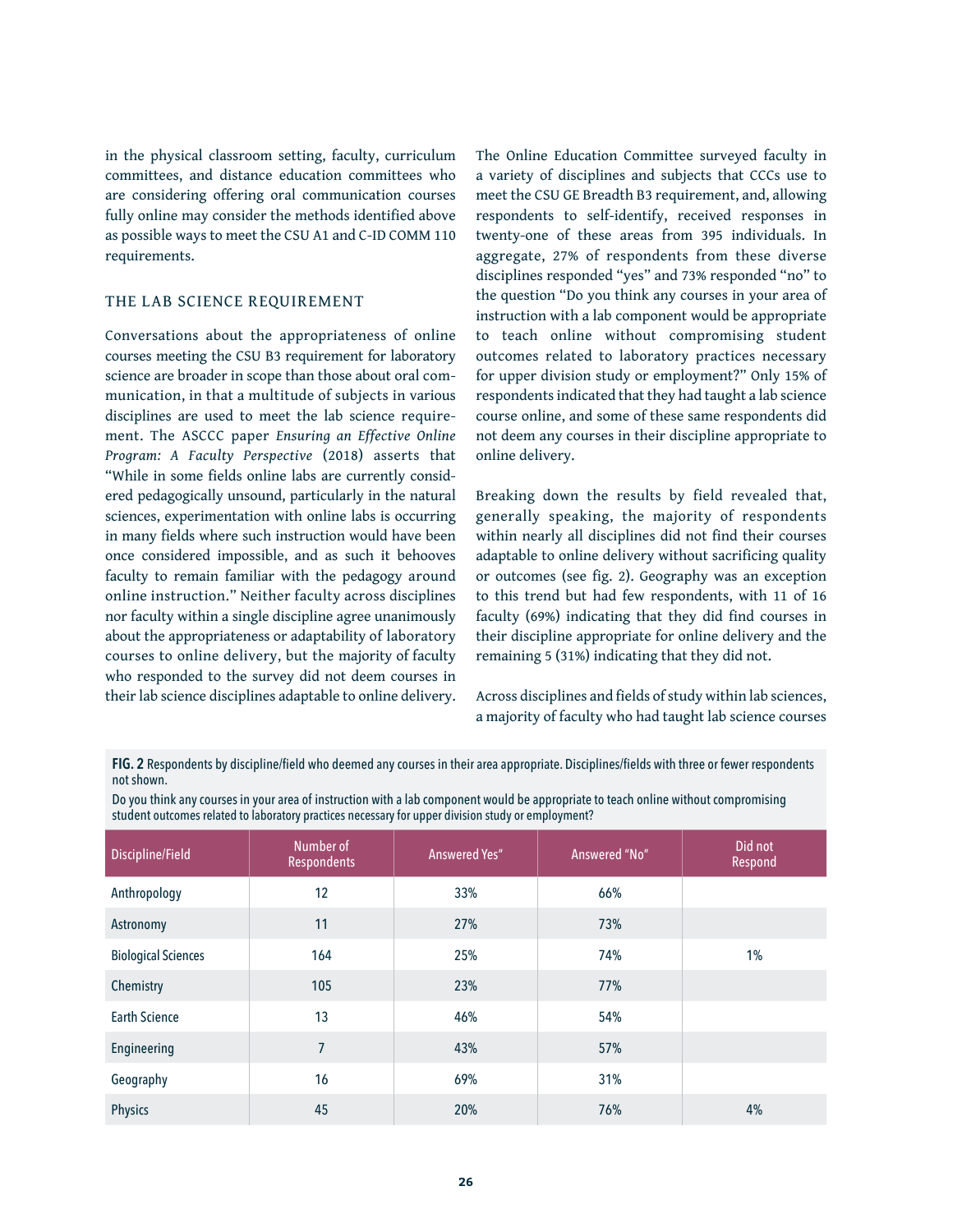online (84%) and faculty who had not (63%) indicated that GE, non-majors courses were most adaptable to online delivery without compromising outcomes. Significantly lower percentages of respondents who had taught lab science courses online (20%) and respondents who had not (8%) indicated that majors courses were most adaptable to online delivery without compromising outcomes.

Roughly 69% of 345 faculty respondents selected "computer simulations" when asked to identify effective or promising practices for teaching appropriate science lab courses online in their discipline (see Fig. 3). These applications vary by discipline. Respondents did not have to select any of the responses—40 of the surveytakers did not—and many of the 31% who selected "Other" used the comment field to indicate that they did not deem any practices effective or promising for delivering labs online or to state that in their view no labs in any discipline should ever be delivered online.





Narrative responses were telling. Some respondents pointed to hybrid courses as a possible solution. Geography professors who had experience teaching online identified specific resources—USGS Map Products and Campus ArcGIS—that they found promising or effective. Respondents conveyed concerns about supervision, collaboration, safety, and hands-on experience. One faculty member noted, "I would rather see the [lab science] GE area eliminated than to call an online experience equivalent to a lab."

Roughly 69% of 345 faculty respondents selected "computer simulations" when asked to identify effective or promising practices for teaching appropriate science lab courses online in their discipline.

### SUPPORTING STUDENTS WITHOUT SACRIFICING OUTCOMES

Student need and course quality remain central to discussions about the appropriateness of certain courses or methods for online delivery. A quick visit to CVC.edu can demonstrate that fully online courses meeting the CSU GE A1 and B3 requirements are available in our system, though not in numbers as great as those for other courses. For-profit institutions of higher education are happy to enroll students in their programs, and perhaps the community college system should be considering the effects of offering so few of these courses online. Academic senates have primacy in curriculum, and, given the parity of quality for courses regardless of method of delivery and the separate review of DE addenda required by Title 5 §55202 and §55206, faculty hoping to create fully GE pathways for students at their colleges may wish to engage in honest conversations about maintaining course quality and identifying regular and effective contact . The responses and methods delineated in the survey results above may be good places to start those conversations.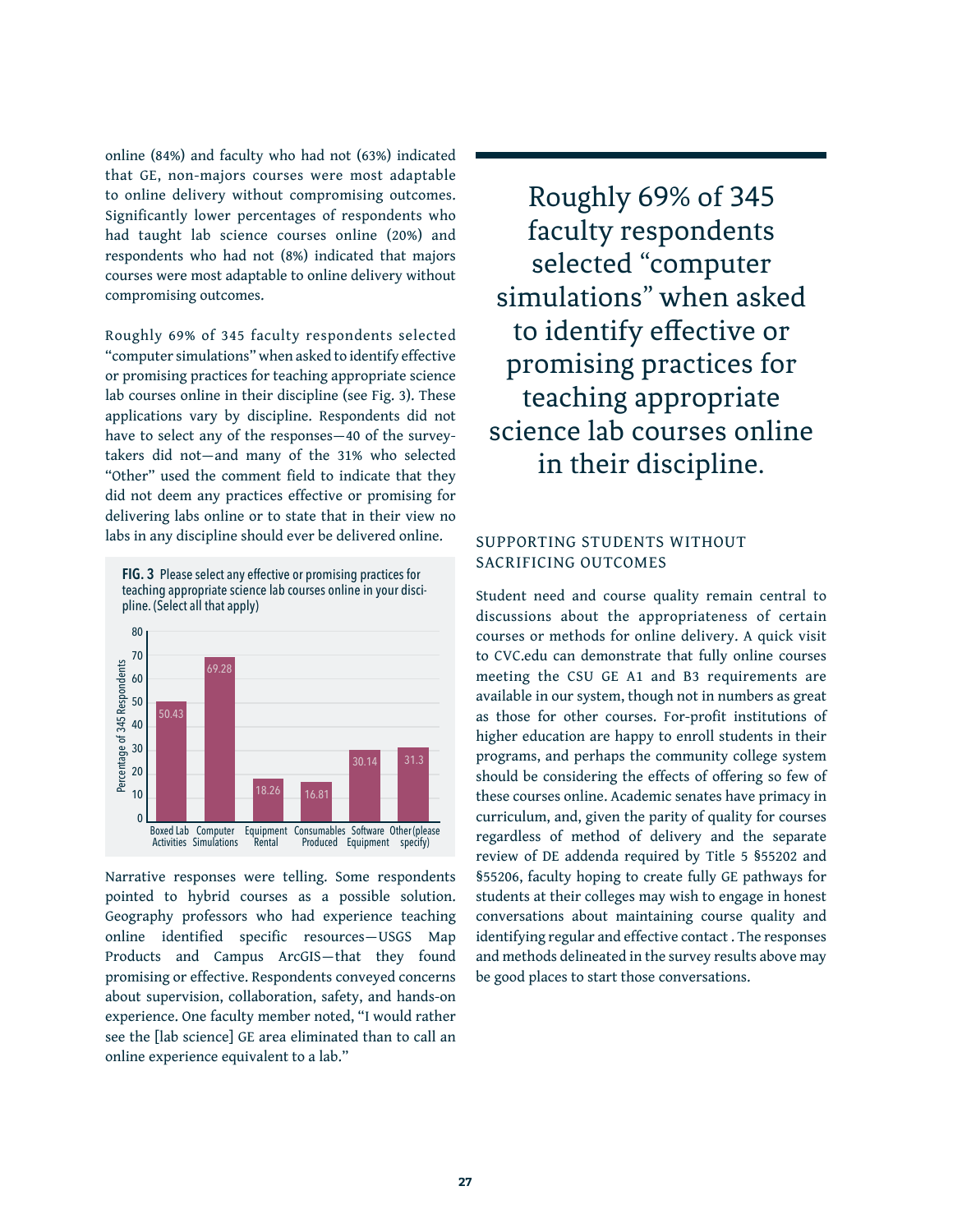# Meet the 2019 Hayward Award Recipients

by Rebecca Eikey, Area C Representative and ASCCC Standards and Practices Chair and Krystinne Mica, ASCCC Executive Director

**T** he Academic Senate for California Community Colleges established the Hayward Award for Excellence in Education Program in 1989. Awards have been presented annually to honor community college faculty members who are selected by their peers for demonstrating the highest level of commitment to their students, colleges, and profession. Award recipients, nominated by their college academic senate and selected by representatives of the Academic Senate for California Community Colleges, must have a record of outstanding performance of professional activities as well as active participation on campus.

This year, four educators were selected for their commitment to empowering students, not only on campus but through the various communities they serve, and cultivating learning environments to inspire the next generation of students and leaders. The Academic Senate for California Community Colleges is proud to announce this year's recipients of the Hayward Award.

#### CORINNA EVETT

Corinna is a full-time English faculty member at Santiago Canyon College (SCC). She served as the Region Eight Regional Director on the English Council of California Two-Year Colleges (ECCTYC) for six years, presented at several ECCTYC conferences, and was the chair and program designer for ECCTYC's 2009 conference. Corinna served as the president of the academic senate at Santiago Canyon College for four years and currently serves as faculty equity co-coordinator, the faculty co-chair for the Student Success & Equity Committee, and co-advisor for the SCC Pride Club. She also leads

and provides Safe Space Ally trainings, volunteers at the SCC Hawk's Nest Food Pantry, and provides equity trainings to students, faculty, and staff at Santiago Canyon College.

#### LYNETTE NYAGGAH

Lynette is a full-time professor at Rio Hondo College teaching courses in linguistics, English as a second language, and English composition. Lynette lived in Spain and speaks Spanish in addition to Swahili and a number of African languages. Her experiences abroad taught her to appreciate other languages and cultures, and she incorporates this appreciation of other cultures into her teaching. At Rio Hondo College, she has supported student clubs and provided forums for faculty to discuss issues in the Academy, including evening gatherings for part-time faculty. She has done

Awards have been presented annually to honor community college faculty members who are selected by their peers for demonstrating the highest level of commitment to their students, colleges, and profession.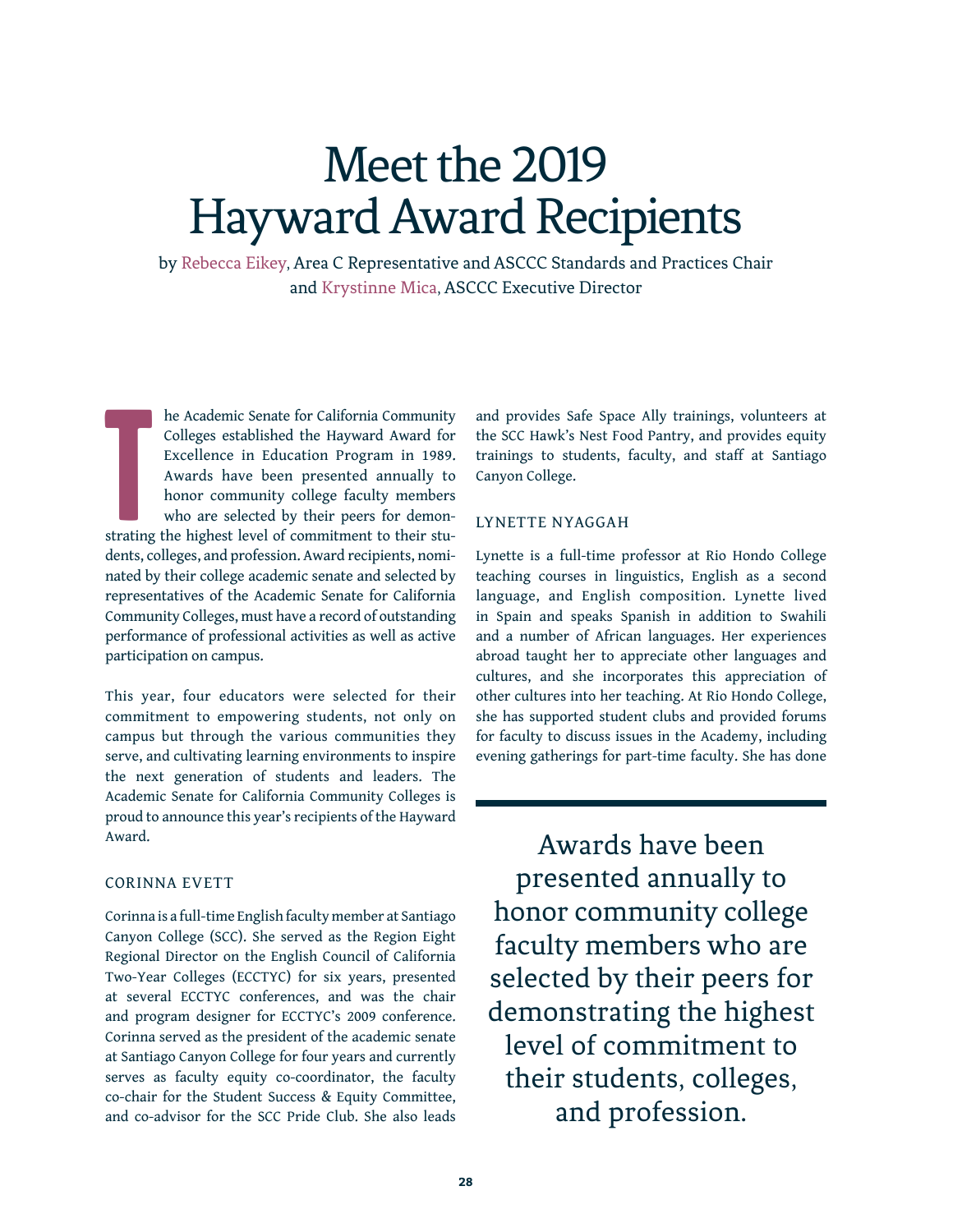all of these things in addition to her work as a leader for the faculty association. Lynette is a fervent supporter of public education and stresses the critical importance of the community college system.

#### RACHEL PURDIE

Rachel is a part-time history professor at Solano College. She co-chairs her college's Social Justice Taskforce and serves as an advisory member of the Student Equity and Success Committee. The Social Justice Taskforce is charged with identifying the kinds of services, spaces, or programs that might help Solano students feel safer, more included, and more represented within existing Solano College programs. In collaboration with the two groups on which she serves, Rachel created and distributed a Student Equity Survey to a small sample of students. The data collected from this survey was analyzed during a joint Social Justice/Student Equity workshop and has provided the necessary framework for more robust discussion.

### IVAN SILVA

Ivan is an adjunct counselor at Skyline Community College. Throughout his time at Skyline College, Ivan has demonstrated a commitment to student equity and success through his involvement in the comprehensive college redesign and implementation of the Promise Scholars Program. As a member of the Skyline College "Getting In" team, Ivan helped to reimagine, redesign, and implement a new experience for all incoming students. With the direction of guided-pathways and meta-majors, Ivan and the "Getting In" team created a more student-focused counseling experience set on connecting students to campus resources and their Meta Major Success Team, consisting of counselors, support staff, and instructional faculty. Ivan's greatest passion stems from working with marginalized and underserved communities. He currently serves as the student leadership coordinator for the Rock the School Bells hip-hop conference and has been involved as an advisory board member for Brothers Achieving Milestones, a Men of Color student success group.

Please join the ASCCC in congratulating our colleagues for winning this prestigious award. For more information on Hayward Award winners past and present, visit the ASCCC Awards page at https://www.asccc. org/awards and select Hayward Award.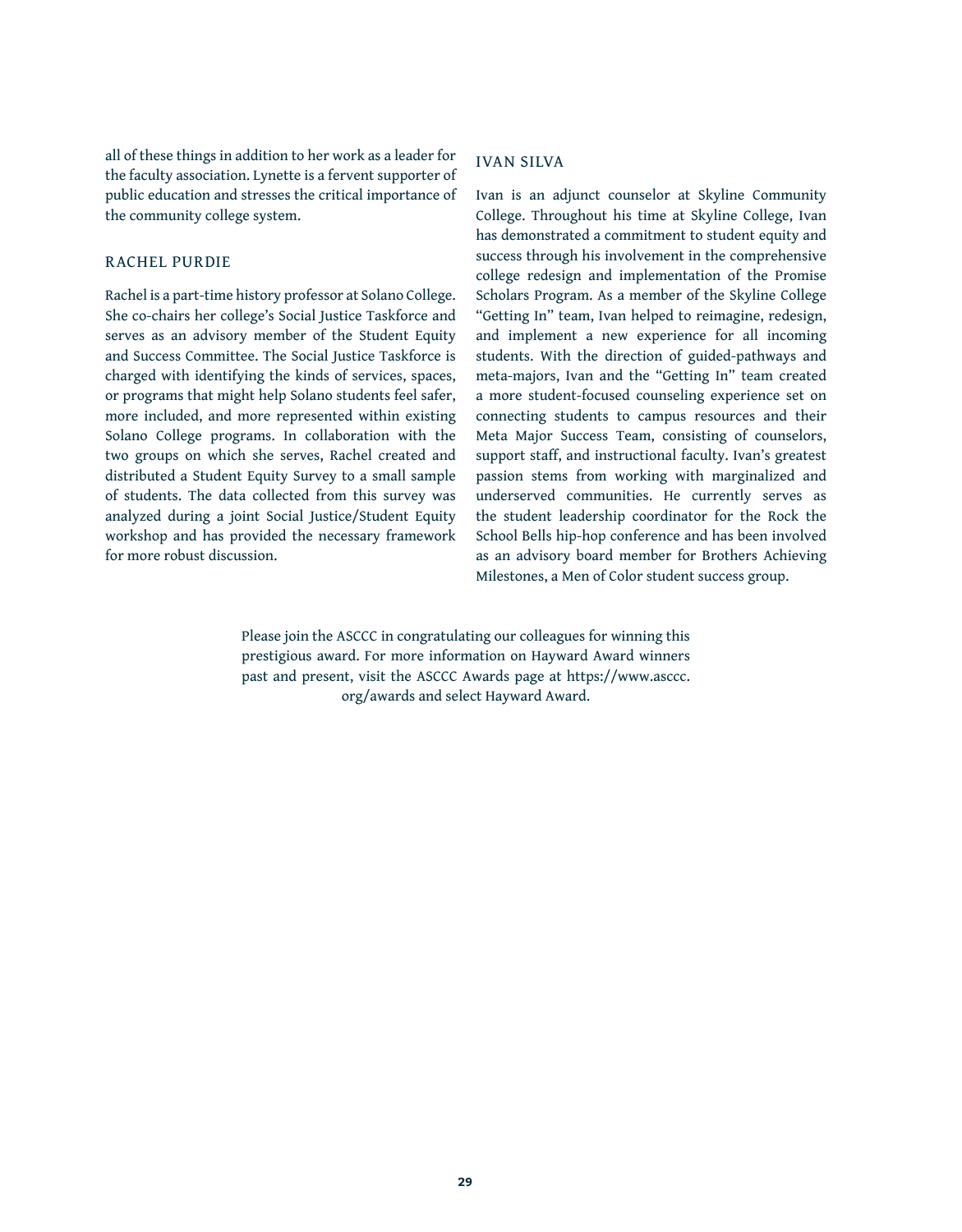The Academic Senate for California Community Colleges fosters the effective participation by community college faculty in all statewide and local academic and professional matters; develops, promotes, and acts upon policies responding to statewide concerns; and serves as the official voice of the faculty of California community colleges in academic and professional matters. The Academic Senate strengthens and supports the local senates of all California community colleges.

### LEADERSHIP

The Academic Senate champions the leadership role of faculty at their colleges and at the state level and fosters effective faculty participation in governance to effect change. The Academic Senate facilitates and supports the development of faculty leaders. The Senate is respectful and reflective in its work and relationships and expects accountability from its leaders. In all its activities, the Academic Senate adheres to the highest professional ethics and standards. The Senate models effective leadership and promotes the inclusion of leaders from various backgrounds and experiences in order to represent all faculty.

### EMPOWERMENT

The Academic Senate empowers faculty through its publications, resources, activities, policies, and presentations. The Senate collaborates with other statewide organizations, and with administrators, trustees, students, and others, to develop and maintain effective relationships. The Senate believes that collaboration with others and faculty engagement improve professional decisions made locally and at the state level. The Academic Senate works to empower faculty from diverse backgrounds and experiences in order to promote inclusiveness and equity in all of their forms.

#### **VOICE**

The Academic Senate promotes faculty primacy in academic and professional matters as established in statute and regulation. The Senate is the official voice of the California community college faculty in statewide consultation and decision making and, through leadership and empowerment, endeavors to make each local senate the voice of the faculty in college and district consultation and decision making. The Senate values thoughtful discourse and deliberation that incorporates diverse perspectives as a means of reaching reasoned and beneficial results.